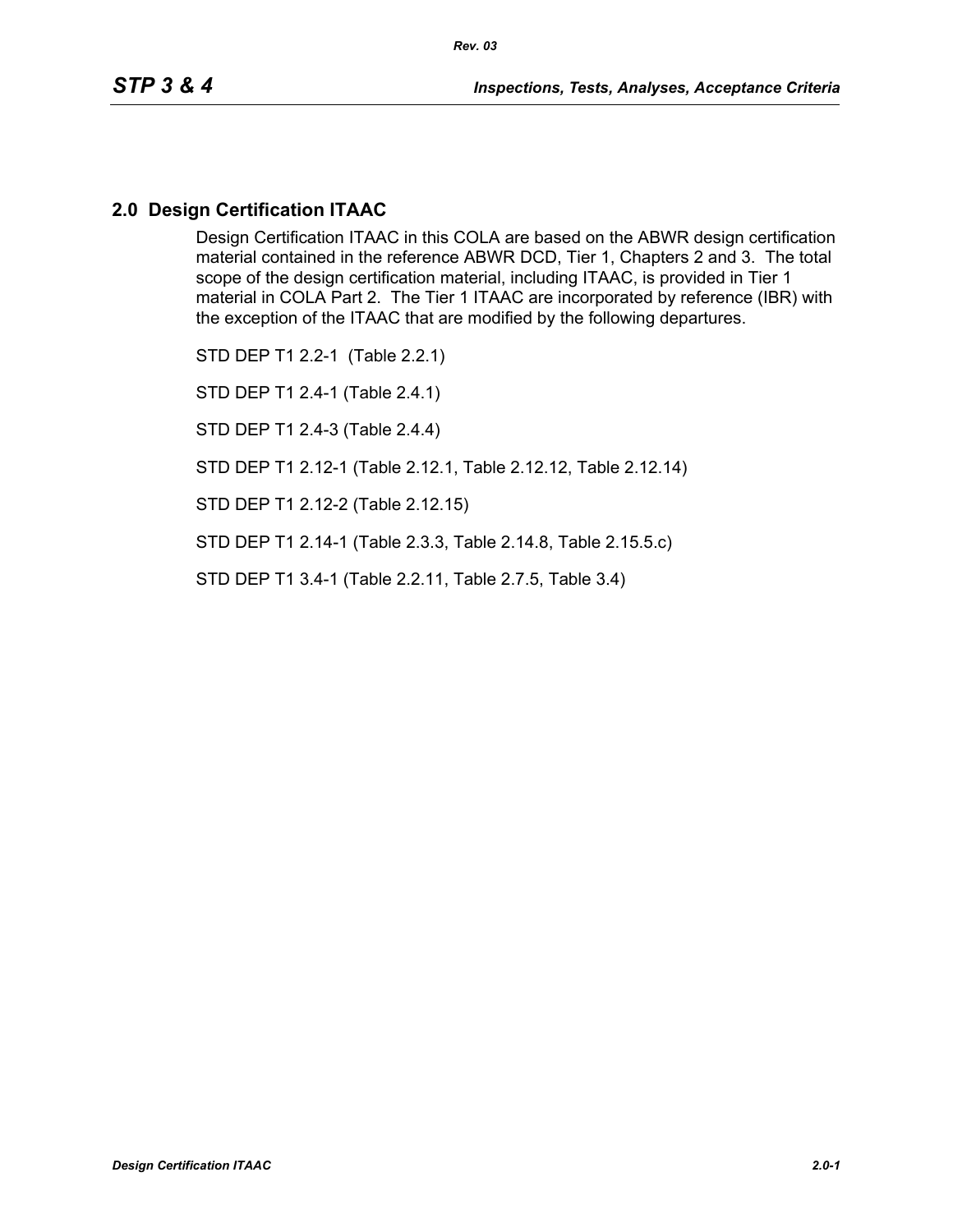| Table 2.2.1 Rod Control and Information System |  |  |  |  |
|------------------------------------------------|--|--|--|--|
|------------------------------------------------|--|--|--|--|

|                                                                                                                                                                                                                                            | Table 2.2.1 Rod Control and Information System                                                                                                                                                                         |                                                                                                                                                                                                                      |
|--------------------------------------------------------------------------------------------------------------------------------------------------------------------------------------------------------------------------------------------|------------------------------------------------------------------------------------------------------------------------------------------------------------------------------------------------------------------------|----------------------------------------------------------------------------------------------------------------------------------------------------------------------------------------------------------------------|
|                                                                                                                                                                                                                                            | <b>Inspections, Tests, Analyses and Acceptance Criteria</b>                                                                                                                                                            |                                                                                                                                                                                                                      |
| <b>Design Commitment</b>                                                                                                                                                                                                                   | <b>Inspection, Tests, Analyses</b>                                                                                                                                                                                     | <b>Acceptance Criteria</b>                                                                                                                                                                                           |
| 11. The RCIS is powered by two non-Class 1E<br>uninterruptible power supplies, such that<br>both channels of the RCIS remain<br>operational if either supply is operational<br>with the non-operational supply in an<br>alarmed condition. | 11. Tests will be performed on the as-built<br>RCIS by <i>providing a test signal in only</i><br>one non-Class 1E uninterruptible power-<br>supply at a time-removing each power<br>supply from service one at a time. | 11. The test signal exists in only one control-<br>channel at a time-in only the one power-<br>supply. An alarm is activated by the<br>inoperable power supply, and both<br>channels of the RCIS remain operational. |
|                                                                                                                                                                                                                                            |                                                                                                                                                                                                                        |                                                                                                                                                                                                                      |
|                                                                                                                                                                                                                                            |                                                                                                                                                                                                                        |                                                                                                                                                                                                                      |
|                                                                                                                                                                                                                                            |                                                                                                                                                                                                                        |                                                                                                                                                                                                                      |
|                                                                                                                                                                                                                                            |                                                                                                                                                                                                                        |                                                                                                                                                                                                                      |
|                                                                                                                                                                                                                                            |                                                                                                                                                                                                                        |                                                                                                                                                                                                                      |
|                                                                                                                                                                                                                                            |                                                                                                                                                                                                                        |                                                                                                                                                                                                                      |
|                                                                                                                                                                                                                                            |                                                                                                                                                                                                                        |                                                                                                                                                                                                                      |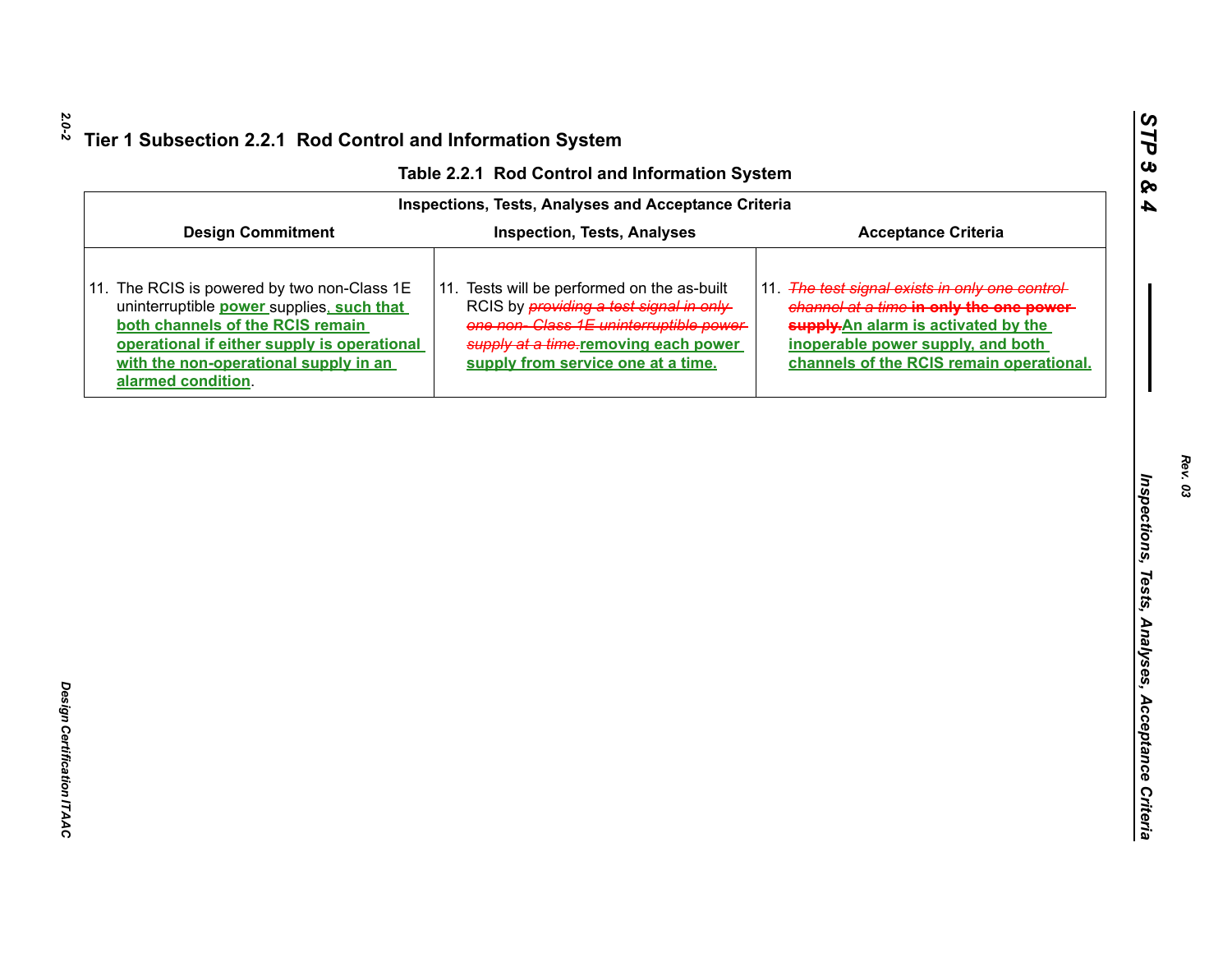|    |                                                                                                                                                                                         |    | Table 2.2.11 Process Computer System Plant Computer Functions                                                                                                      |    |                                                                                                                                                   |
|----|-----------------------------------------------------------------------------------------------------------------------------------------------------------------------------------------|----|--------------------------------------------------------------------------------------------------------------------------------------------------------------------|----|---------------------------------------------------------------------------------------------------------------------------------------------------|
|    |                                                                                                                                                                                         |    | <b>Inspections, Tests, Analyses and Acceptance Criteria</b>                                                                                                        |    |                                                                                                                                                   |
|    | <b>Design Commitment</b><br>1. The PICS equipment comprising<br>performing the PCS PCFs is defined in<br>Section 2.2.11.                                                                | 1. | <b>Inspections, Tests, Analyses</b><br>Inspections of the as-built system will be<br>conducted.                                                                    | 1. | <b>Acceptance Criteria</b><br>The as-built <b>PGS PICS equipment</b><br>implementing the PCFs conforms with the<br>description in Section 2.2.11. |
| 2. | The PGS PCFs provides provide LPRM<br>calibration and fuel operating thermal limits<br>data to the ATLM function of the RCIS.                                                           | 2. | Tests of the as-built PCS PCFs will be<br>conducted using simulated plant input<br>signals.                                                                        | 2. | LPRM calibration and fuel thermal limits<br>data are received by the ATLM function of<br>the RCIS.                                                |
| 3. | In the event that abnormal conditions<br>develop in the plant during operations in the<br>automatic mode, the PCS PCFs<br>automatically reverts revert to the manual<br>operating mode. | 3. | Tests of the as-built PCS PCFs will be<br>conducted using simulated abnormal plant<br>input signals, while the PCS PCFs is are in<br>the automatic operating mode. | 3. | Upon receipt of the abnormal plant input<br>signals, the PCS PCFs automatically reverts<br>revert to the manual operating mode.                   |
|    |                                                                                                                                                                                         |    |                                                                                                                                                                    |    |                                                                                                                                                   |
|    |                                                                                                                                                                                         |    |                                                                                                                                                                    |    |                                                                                                                                                   |
|    |                                                                                                                                                                                         |    |                                                                                                                                                                    |    |                                                                                                                                                   |
|    |                                                                                                                                                                                         |    |                                                                                                                                                                    |    |                                                                                                                                                   |
|    |                                                                                                                                                                                         |    |                                                                                                                                                                    |    |                                                                                                                                                   |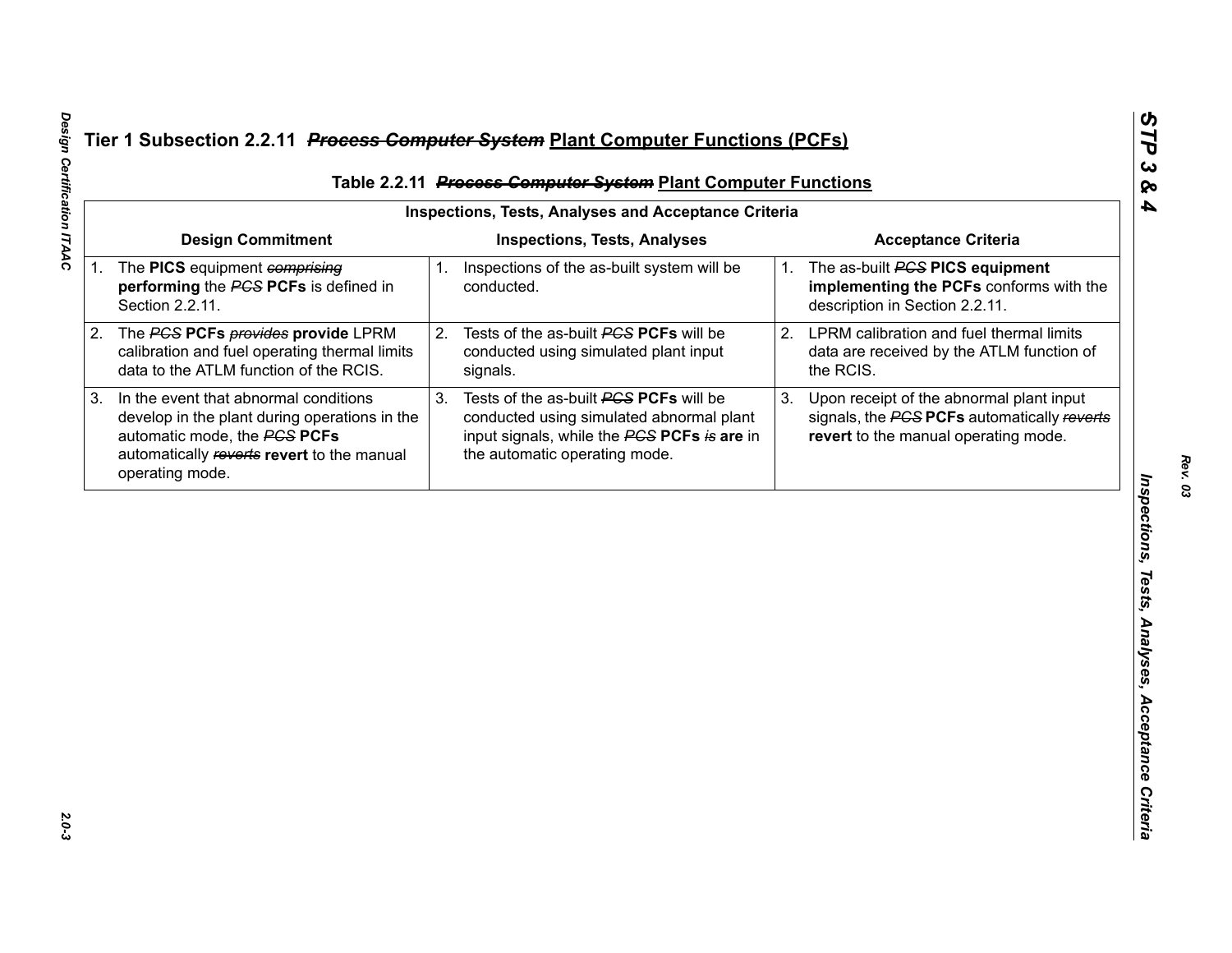| <b>Design Commitment</b><br><b>Inspections, Tests, Analyses</b><br><b>Acceptance Criteria</b><br>Operation of each CAMS<br>Tests of each division of the as-built CAMS<br>2.<br>Each-CAMS division-oxygen/hydrogen<br>2.<br>oxygen/hydrogen monitoring equipment<br>oxygen/hydrogen monitoring equipment<br>monitoring equipment is activated upon<br>division-can be activated manually by the<br>will be conducted using manual controls and<br>receipt of the test signals.<br>simulated automatic initiation signals.<br>operator or automatically.<br>3.<br>3.<br>Each CAMS division of radiation channels<br>Tests will be performed on each division of<br>The test signal exists only in the Class 1E<br>a.<br>a.<br>the CAMS radiation channels by providing<br>division under test in the CAMS.<br>is powered only from its respective<br>a test signal to only one Class 1E division at<br>divisional Class 1E power source with<br>electrical independence between<br>a time.<br>divisions.<br>In the CAMS, independence is provided |  |
|--------------------------------------------------------------------------------------------------------------------------------------------------------------------------------------------------------------------------------------------------------------------------------------------------------------------------------------------------------------------------------------------------------------------------------------------------------------------------------------------------------------------------------------------------------------------------------------------------------------------------------------------------------------------------------------------------------------------------------------------------------------------------------------------------------------------------------------------------------------------------------------------------------------------------------------------------------------------------------------------------------------------------------------------------|--|
| 2.                                                                                                                                                                                                                                                                                                                                                                                                                                                                                                                                                                                                                                                                                                                                                                                                                                                                                                                                                                                                                                               |  |
| 3.<br><u>a.</u><br><u>b.</u>                                                                                                                                                                                                                                                                                                                                                                                                                                                                                                                                                                                                                                                                                                                                                                                                                                                                                                                                                                                                                     |  |
|                                                                                                                                                                                                                                                                                                                                                                                                                                                                                                                                                                                                                                                                                                                                                                                                                                                                                                                                                                                                                                                  |  |
|                                                                                                                                                                                                                                                                                                                                                                                                                                                                                                                                                                                                                                                                                                                                                                                                                                                                                                                                                                                                                                                  |  |
| Inspection of the as-built Class 1E radiation<br>b.<br>In the CAMS, physical separation or<br>b.<br>between Class 1E divisions, and between<br>channels divisions in the CAMs will be<br>electrical isolation exists between Class 1E<br>Class 1E divisions and non-Class 1E<br>performed.<br>divisions. Physical separation or electrical<br>equipment.<br>isolation exists between these Class 1E<br>divisions and non-Class 1E equipment.                                                                                                                                                                                                                                                                                                                                                                                                                                                                                                                                                                                                     |  |

*STP 3 & 4*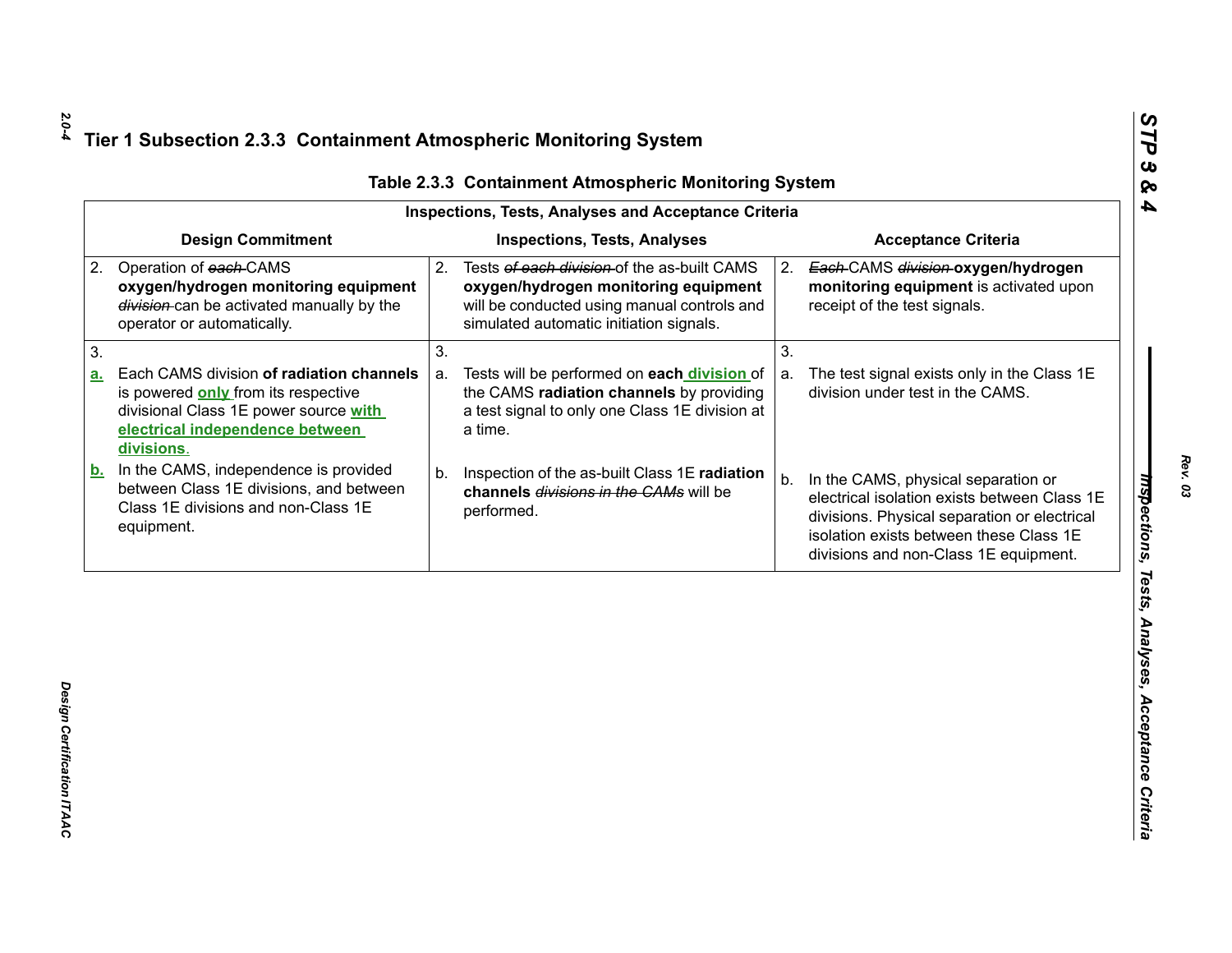|    |                                                                                                                                                                                                                                                              | Table 2.4.1 Residual Heat Removal System<br>Inspections, Tests, Analyses and Acceptance Criteria                                                                                                                                                                                                        |                                                                                                                                                                                                                                                         |
|----|--------------------------------------------------------------------------------------------------------------------------------------------------------------------------------------------------------------------------------------------------------------|---------------------------------------------------------------------------------------------------------------------------------------------------------------------------------------------------------------------------------------------------------------------------------------------------------|---------------------------------------------------------------------------------------------------------------------------------------------------------------------------------------------------------------------------------------------------------|
|    | <b>Design Commitment</b>                                                                                                                                                                                                                                     | <b>Inspections, Tests, Analyses</b>                                                                                                                                                                                                                                                                     | <b>Acceptance Criteria</b>                                                                                                                                                                                                                              |
| 7. | In the augmented fuel pool cooling mode,<br>the RHR tube side heat exchanger flow rate<br>for Divisions B or C is no less than 350 $m^3/h$<br>(heat exchanger heat removal capacity in<br>this mode is bounded by suppression pool<br>cooling requirements). | 7.<br>Tests will be performed to determine system<br>flow rate through each heat exchanger in the<br>augmented fuel pool cooling mode.<br>Inspections and analyses shall be<br>performed to verify that the augmented fuel<br>pool cooling mode is bounded by<br>suppression pool cooling requirements. | The RHR tube side heat exchanger flow rate<br>7.<br>is greater than or equal to 350 $m^3/h$ in the<br>augmented fuel pool cooling mode. Heat<br>exchanger heat removal capacity in this<br>mode is bounded by suppression pool<br>cooling requirements. |
|    |                                                                                                                                                                                                                                                              |                                                                                                                                                                                                                                                                                                         |                                                                                                                                                                                                                                                         |
|    |                                                                                                                                                                                                                                                              |                                                                                                                                                                                                                                                                                                         |                                                                                                                                                                                                                                                         |
|    |                                                                                                                                                                                                                                                              |                                                                                                                                                                                                                                                                                                         |                                                                                                                                                                                                                                                         |
|    |                                                                                                                                                                                                                                                              |                                                                                                                                                                                                                                                                                                         |                                                                                                                                                                                                                                                         |
|    |                                                                                                                                                                                                                                                              |                                                                                                                                                                                                                                                                                                         |                                                                                                                                                                                                                                                         |
|    |                                                                                                                                                                                                                                                              |                                                                                                                                                                                                                                                                                                         |                                                                                                                                                                                                                                                         |
|    |                                                                                                                                                                                                                                                              |                                                                                                                                                                                                                                                                                                         |                                                                                                                                                                                                                                                         |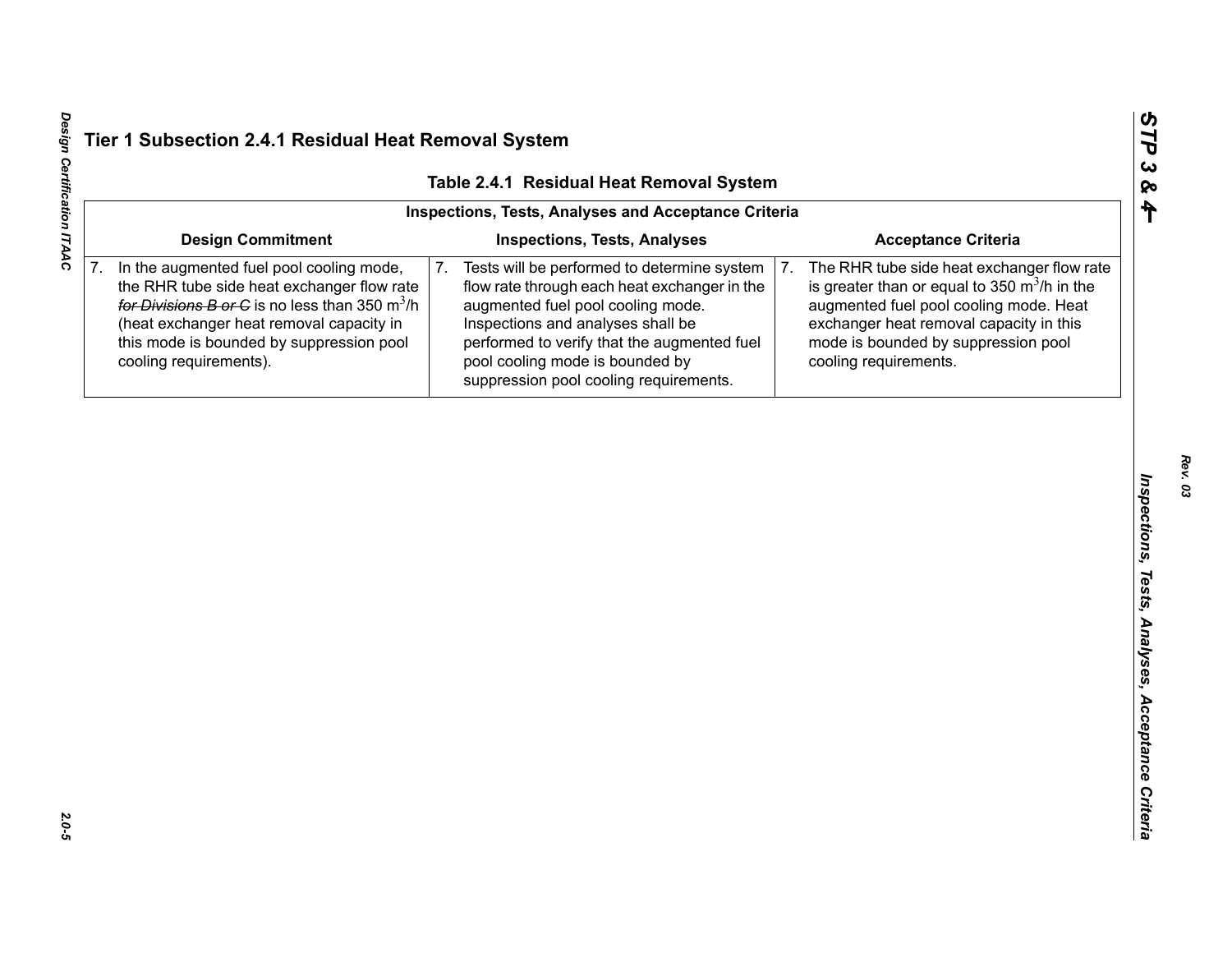| pump design.                                                                                                                                           |                                                                                                                                                                                         | The ITAAC for the RCIC System is revised as indicated in the following pages to reflect the change to an integrated turbine and                                                                                                                                                                                                |
|--------------------------------------------------------------------------------------------------------------------------------------------------------|-----------------------------------------------------------------------------------------------------------------------------------------------------------------------------------------|--------------------------------------------------------------------------------------------------------------------------------------------------------------------------------------------------------------------------------------------------------------------------------------------------------------------------------|
| Tier 1 Subsection 2.4.4 Reactor Core Isolation Cooling System                                                                                          |                                                                                                                                                                                         |                                                                                                                                                                                                                                                                                                                                |
|                                                                                                                                                        | Table 2.4.4 Reactor Core Isolation Cooling System<br><b>Inspections, Tests, Analyses and Acceptance Criteria</b>                                                                        |                                                                                                                                                                                                                                                                                                                                |
| <b>Design Commitment</b>                                                                                                                               | <b>Inspections, Tests, Analyses</b>                                                                                                                                                     | <b>Acceptance Criteria</b>                                                                                                                                                                                                                                                                                                     |
| <u>3.</u><br>Following receipt of an initiation signal, the<br>c.<br>RCIC System automatically initiates and<br>operates in the RPV water makeup mode. | 3 <sub>1</sub><br>Tests will be conducted on the RCIC<br>C.<br>System using simulated initiation signal.                                                                                | 3.<br>Upon receipt of a simulated initiation signal,<br>C.<br>the following occurs:                                                                                                                                                                                                                                            |
|                                                                                                                                                        |                                                                                                                                                                                         | (1) Steam supply bypass valve receives open<br>signal.<br>(2)(1) Test return valves receive close signal.<br>(3)(2) CST suction valve receives open signal.<br>(4)(3) Injection valve receives open signal<br>.after a 10-second delay.<br>(5)(4) Steam admission valve receives open<br>signal. after a 10-second time delay. |
| d. The RCIC System automatically shuts down-<br>when a high reactor water level condition-<br>exists.                                                  | d. Tests will be conducted using simulated<br>high reactor water level signals to cause<br>trip conditions in two, three, and four-<br>instrument channels of water level-<br>variable. | d.RCIC System receives shutdown signal.                                                                                                                                                                                                                                                                                        |

Design Certification ITAAC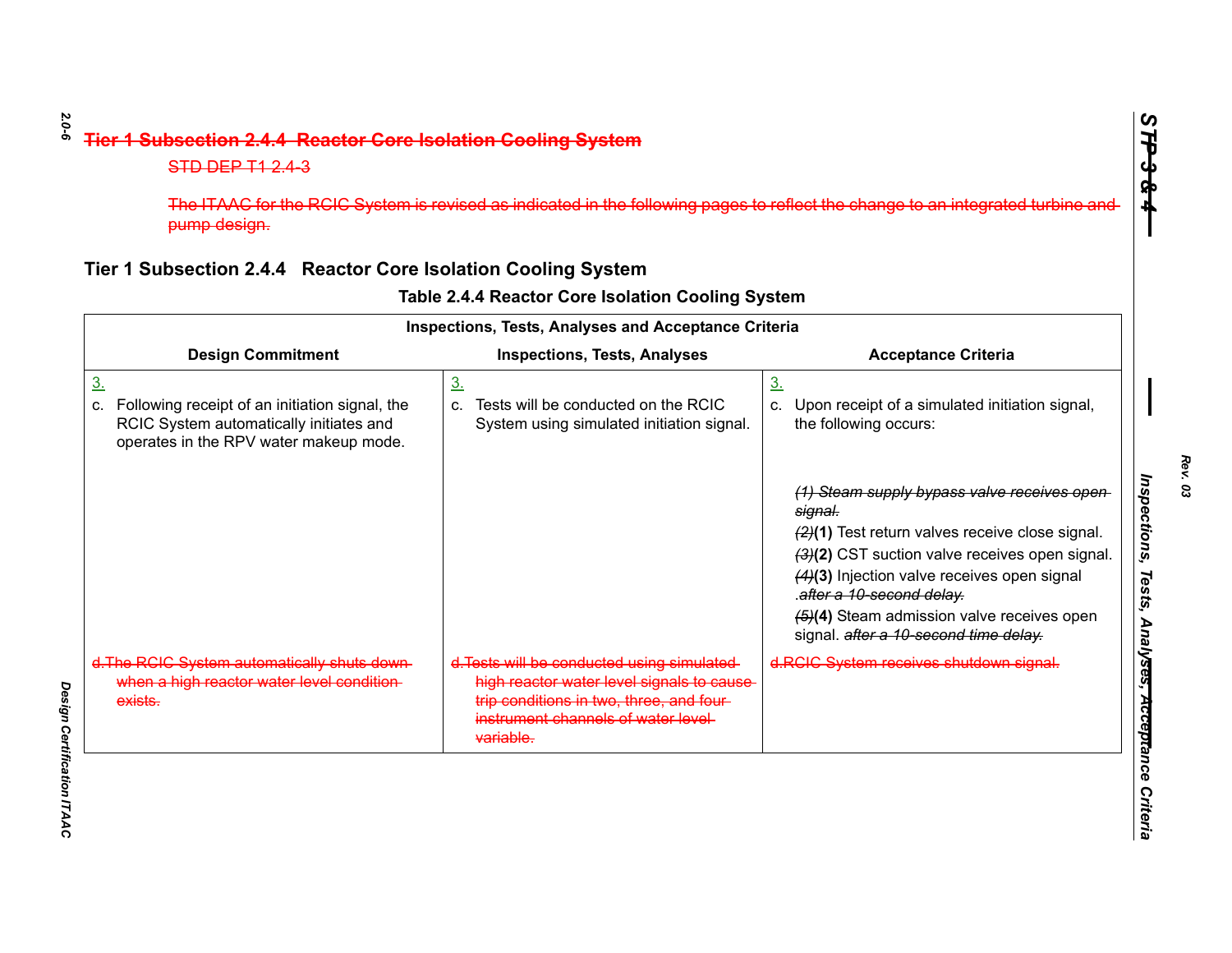|                                                                                                                                                                                              | <b>Inspections, Tests, Analyses and Acceptance Criteria</b>                                                                                                                                        |                                                                                                                                                                                                                                                                                                                                                                                                                          |
|----------------------------------------------------------------------------------------------------------------------------------------------------------------------------------------------|----------------------------------------------------------------------------------------------------------------------------------------------------------------------------------------------------|--------------------------------------------------------------------------------------------------------------------------------------------------------------------------------------------------------------------------------------------------------------------------------------------------------------------------------------------------------------------------------------------------------------------------|
| <b>Design Commitment</b>                                                                                                                                                                     | <b>Inspections, Tests, Analyses</b>                                                                                                                                                                | <b>Acceptance Criteria</b>                                                                                                                                                                                                                                                                                                                                                                                               |
| e. Following receipt of shutdown signal, the RCIC<br>System automatically terminates the RPV<br>water makeup mode.                                                                           | e. Tests will be conducted on RCIC System<br>using simulated shutdown signal.                                                                                                                      | e. Upon receipt of simulated shutdown signals, the<br>following occurs:<br>(1) Steam supply bypass valve receives close<br>signal.<br>(2)(1) RCIC initiation logic resets.<br>(3)(2) Injection valve receives close signal.<br>(4)(3) Steam admission valve receives close<br>signal.                                                                                                                                    |
| f. Following RCIC shutdown on high reactor water<br>level signal, the RCIC System automatically<br>restarts to provide RPV water makeup if low<br>water level signal recurs.                 | f. Tests will be conducted using simulated<br>low reactor water level signals.                                                                                                                     | f. Upon receipt of simulated low reactor water level<br>signals, the following occurs:<br>(1) Steam supply bypass valve receives open<br>signal.<br>(2)(1) Test return valves receive close signal.<br>(3)(2) CST suction valve receives open signal.<br>(4)(3) Injection valve receives open signal.<br>after a 10 second delay.<br>(5)(4) Steam admission valve receives open<br>signal. after a 10 second time delay. |
| g. The RCIC System automatically initiates suction<br>transfer from the CST to the suppression pool-<br>when either a low CST water level or a high-<br>suppression pool water level exists. | g. Tests will be conducted using simulated<br>input signals for each process variable to<br>cause trip conditions in two, three, and-<br>four instrument channels of the same<br>process variable. | g. The RCIC System receives suction transfer-<br>initiation signal.                                                                                                                                                                                                                                                                                                                                                      |

# Design Certification ITAAC *Design Certification ITAAC 2.0-7*

*Rev. 03*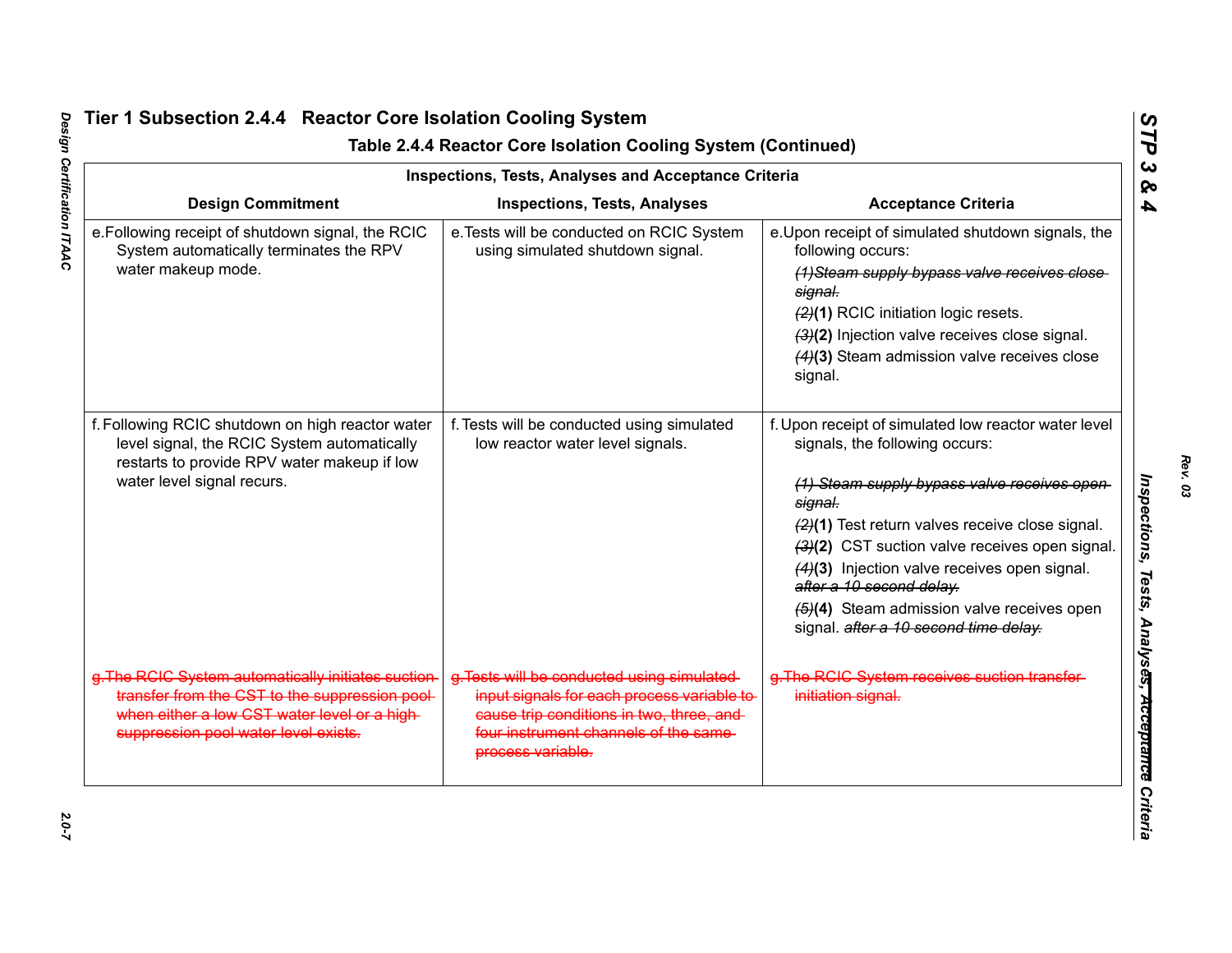|                                                                                                                                                                                                          | <b>Inspections, Tests, Analyses and Acceptance Criteria</b>                           |                                                                                                                                                                                 |
|----------------------------------------------------------------------------------------------------------------------------------------------------------------------------------------------------------|---------------------------------------------------------------------------------------|---------------------------------------------------------------------------------------------------------------------------------------------------------------------------------|
| <b>Design Commitment</b>                                                                                                                                                                                 | <b>Inspections, Tests, Analyses</b>                                                   | <b>Acceptance Criteria</b>                                                                                                                                                      |
| h. Following receipt of suction transfer initiation-<br>signal, the RCIC System automatically<br>switches pump suction. This transfer can be-<br>manually overridden from the MCR.                       | h. Tests will be conducted using simulated-<br>suction transfer initiation signals.   | h.Upon receipt of simulated suction transfer-<br>initiation signals, the following occurs:<br>(1) Suppression pool suction valve opens.                                         |
|                                                                                                                                                                                                          |                                                                                       | (2) CST suction valve closes. The suction<br>transfer can be manually overridden from the<br>MGR.                                                                               |
| i. In the RPV water makeup mode, the RCIC pump<br>delivers a flow rate of at least 182 $\text{m}^3$ /h against<br>a maximum differential pressure (between the<br>RPV and the pump suction) of 8.12 MPa. | i. Tests will be conducted in a test facility on<br>the RCIC System pump and turbine. | i. (1) The RCIC pump delivers a flow rate of at<br>least 182 m <sup>3</sup> /h against a maximum differential<br>pressure (between the RPV and the pump<br>suction of 8.12 MPa. |
|                                                                                                                                                                                                          |                                                                                       | (2) The RCIC turbine delivers the speed and<br>torque-required by the pump at the above<br>conditions.                                                                          |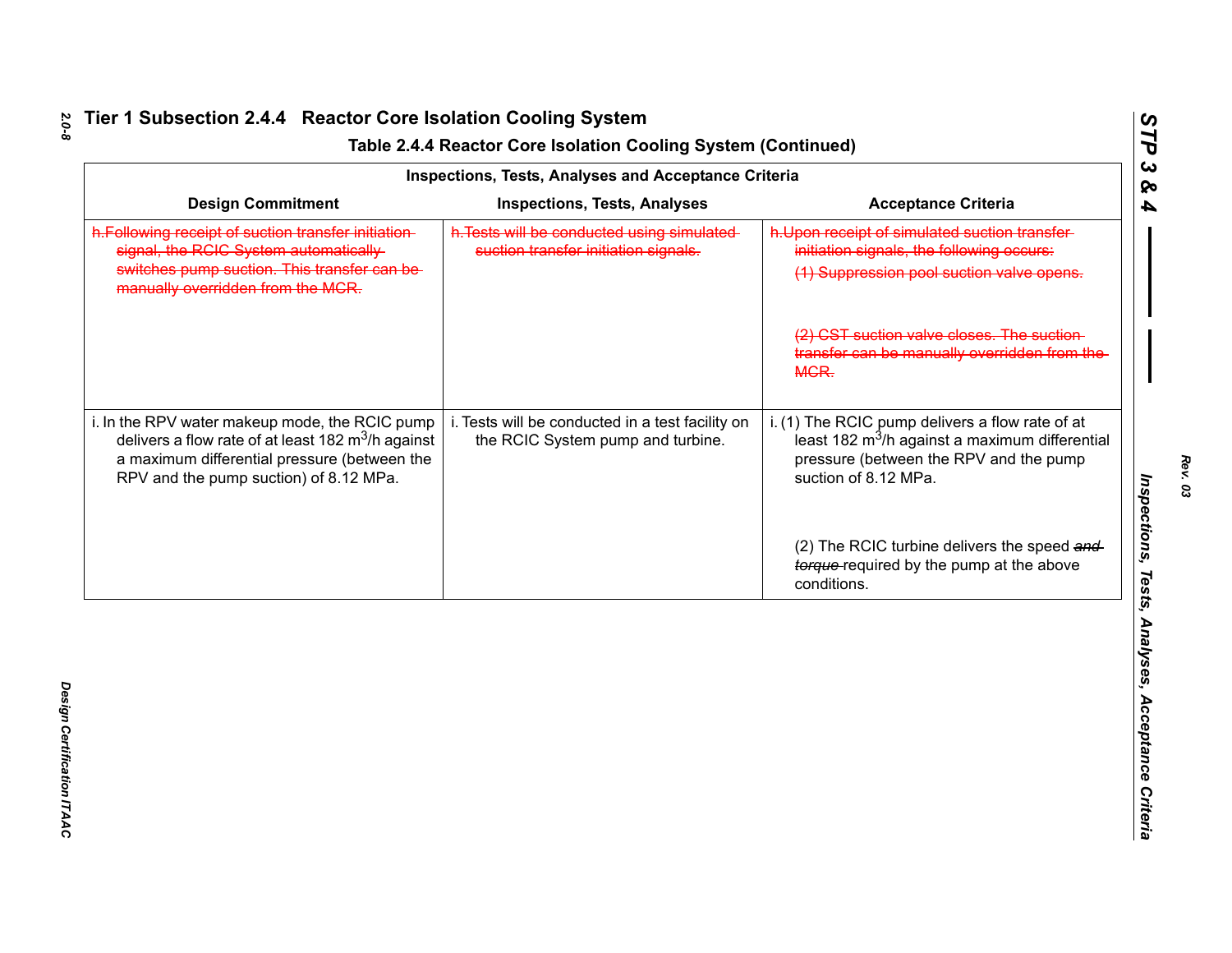|                                              | <b>Inspections, Tests, Analyses and Acceptance Criteria</b>                                                                                                                                                 |                                                                 |
|----------------------------------------------|-------------------------------------------------------------------------------------------------------------------------------------------------------------------------------------------------------------|-----------------------------------------------------------------|
| <b>Design Commitment</b>                     | <b>Inspections, Tests, Analyses</b>                                                                                                                                                                         | <b>Acceptance Criteria</b>                                      |
| j. The RCIC System pump has sufficient NPSH. | j. Inspections, tests, and analyses will be-<br>performed based upon the as built-<br>system. NPSH tests of the pump will be<br>performed at a test facility. The analyses<br>will consider the effects of: | i. The available NPSH exceeds the NPSH required<br>by the pump. |
|                                              | (1) Pressure losses for pump inlet piping<br>and components.                                                                                                                                                |                                                                 |
|                                              | (2) Suction from supprssion pool with-<br>water level at the minimum value.                                                                                                                                 |                                                                 |
|                                              | (3)50% blockage of pump suction-<br>strainers.                                                                                                                                                              |                                                                 |
|                                              | (4) Design basis fluid temperature (77°C).                                                                                                                                                                  |                                                                 |
|                                              | (5) Containment at atmosheric pressure.                                                                                                                                                                     |                                                                 |
|                                              |                                                                                                                                                                                                             |                                                                 |
|                                              |                                                                                                                                                                                                             |                                                                 |
|                                              |                                                                                                                                                                                                             |                                                                 |
|                                              |                                                                                                                                                                                                             |                                                                 |
|                                              |                                                                                                                                                                                                             |                                                                 |
|                                              |                                                                                                                                                                                                             |                                                                 |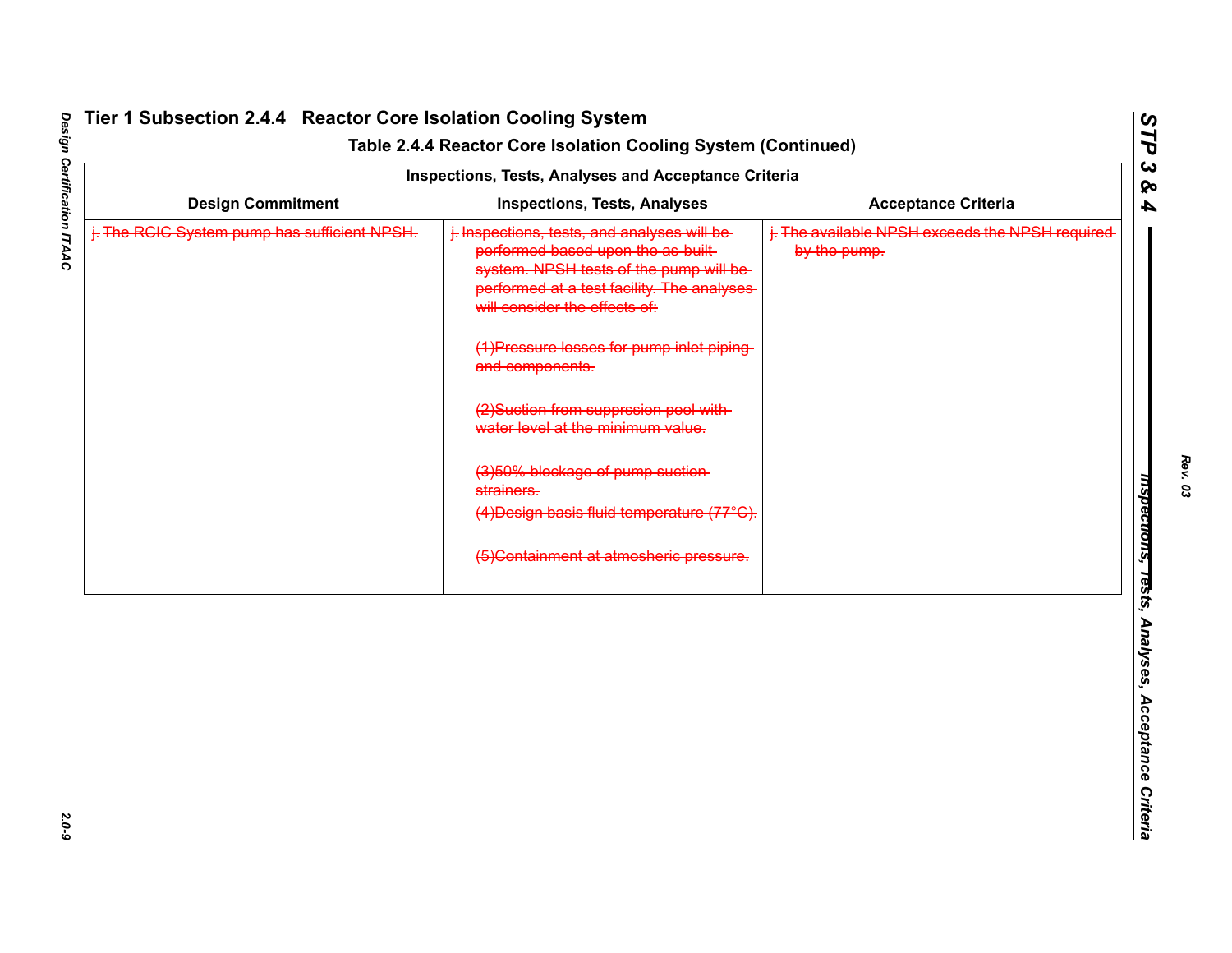| <b>Design Commitment</b><br><b>Inspections, Tests, Analyses</b><br><b>Acceptance Criteria</b><br>The equipment comprising the Multiplexing<br>The as-built EMS and NEMS conform<br>Inspection of the as-built EMS and NEMS<br>1.<br>1.<br>System providing the ECFs and NECFs is<br>equipment implementing the ECFs and<br>defined in Section 2.7.5.<br>the NECFs will be conducted.<br>Section 2.7.5.<br><b>EMS The ECFs uses use a deterministic</b><br>Tests of the <b>EMS ECFs</b> communications<br>2.<br>2.<br>communications <b>protocol</b> protocols.<br>protocol protocols will be conducted in a<br>communications <b>protocol</b> protocols.<br>test facility.<br>3 <sub>1</sub><br>Data communications from EMS equipment<br>Tests on the EMS ECFs data communications<br><b>EMS communications Equipment</b><br>3.<br>implementing the ECFs to non-safety-<br>will be conducted in a test facility.<br>related systems or devices uses use an<br>isolating transmission medium and buffering<br>non-safety-related systems or devices. | equipment implementing the ECFs and<br>NECFs conforms with the description in<br><b>EMS The ECFs uses use a deterministic</b><br>devices. Data cannot be transmitted from<br>the non-safety-related side to EMS<br>between <b>EMS</b> safety-related and non-<br>safety-related systems or devices.<br>equipment implementing the ECFs. | <b>Inspections, Tests, Analyses and Acceptance Criteria</b> |                                                                                                                                       |
|------------------------------------------------------------------------------------------------------------------------------------------------------------------------------------------------------------------------------------------------------------------------------------------------------------------------------------------------------------------------------------------------------------------------------------------------------------------------------------------------------------------------------------------------------------------------------------------------------------------------------------------------------------------------------------------------------------------------------------------------------------------------------------------------------------------------------------------------------------------------------------------------------------------------------------------------------------------------------------------------------------------------------------------------------|-----------------------------------------------------------------------------------------------------------------------------------------------------------------------------------------------------------------------------------------------------------------------------------------------------------------------------------------|-------------------------------------------------------------|---------------------------------------------------------------------------------------------------------------------------------------|
| 1.<br>2.<br>3.                                                                                                                                                                                                                                                                                                                                                                                                                                                                                                                                                                                                                                                                                                                                                                                                                                                                                                                                                                                                                                       |                                                                                                                                                                                                                                                                                                                                         |                                                             |                                                                                                                                       |
|                                                                                                                                                                                                                                                                                                                                                                                                                                                                                                                                                                                                                                                                                                                                                                                                                                                                                                                                                                                                                                                      |                                                                                                                                                                                                                                                                                                                                         |                                                             |                                                                                                                                       |
|                                                                                                                                                                                                                                                                                                                                                                                                                                                                                                                                                                                                                                                                                                                                                                                                                                                                                                                                                                                                                                                      |                                                                                                                                                                                                                                                                                                                                         |                                                             |                                                                                                                                       |
|                                                                                                                                                                                                                                                                                                                                                                                                                                                                                                                                                                                                                                                                                                                                                                                                                                                                                                                                                                                                                                                      |                                                                                                                                                                                                                                                                                                                                         |                                                             | implementing the ECFs only permits data<br>transfer from the EMS safety-related to the<br>Control or timing signals are not exchanged |
|                                                                                                                                                                                                                                                                                                                                                                                                                                                                                                                                                                                                                                                                                                                                                                                                                                                                                                                                                                                                                                                      |                                                                                                                                                                                                                                                                                                                                         |                                                             |                                                                                                                                       |
|                                                                                                                                                                                                                                                                                                                                                                                                                                                                                                                                                                                                                                                                                                                                                                                                                                                                                                                                                                                                                                                      |                                                                                                                                                                                                                                                                                                                                         |                                                             |                                                                                                                                       |
|                                                                                                                                                                                                                                                                                                                                                                                                                                                                                                                                                                                                                                                                                                                                                                                                                                                                                                                                                                                                                                                      |                                                                                                                                                                                                                                                                                                                                         |                                                             |                                                                                                                                       |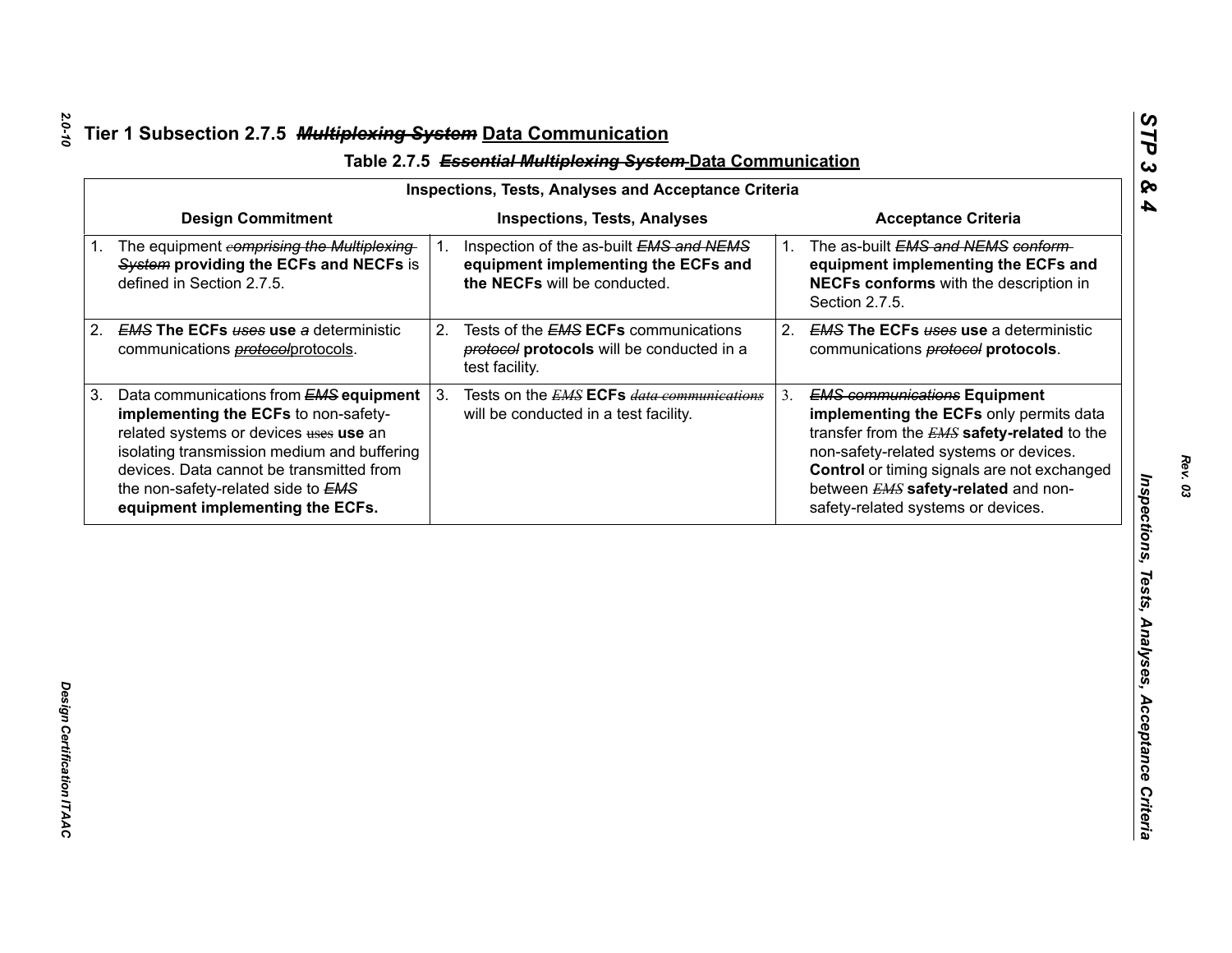| <b>Design Commitment</b><br>The EMS Equipment implementing the<br><b>ECFs</b> features automatic self-test and                                                                                                                                                                                                                                                                                                                                                                                                                                                                                                                                                                                                                                                                                          | <b>Inspections, Tests, Analyses</b><br>Tests will be conducted on each as-built-<br>4.                                                                                                                                                                                                                                                                                                                                                                                                                                                                                                                                              | <b>Acceptance Criteria</b><br>There is a valid system response<br>4.                                                                                                                                                        |
|---------------------------------------------------------------------------------------------------------------------------------------------------------------------------------------------------------------------------------------------------------------------------------------------------------------------------------------------------------------------------------------------------------------------------------------------------------------------------------------------------------------------------------------------------------------------------------------------------------------------------------------------------------------------------------------------------------------------------------------------------------------------------------------------------------|-------------------------------------------------------------------------------------------------------------------------------------------------------------------------------------------------------------------------------------------------------------------------------------------------------------------------------------------------------------------------------------------------------------------------------------------------------------------------------------------------------------------------------------------------------------------------------------------------------------------------------------|-----------------------------------------------------------------------------------------------------------------------------------------------------------------------------------------------------------------------------|
|                                                                                                                                                                                                                                                                                                                                                                                                                                                                                                                                                                                                                                                                                                                                                                                                         |                                                                                                                                                                                                                                                                                                                                                                                                                                                                                                                                                                                                                                     |                                                                                                                                                                                                                             |
| automatically reconfigures after detecting<br>accommodates single failure of one<br>channel (either a cable break or device-<br>failure) within a division. The system returns-<br>to ECFs continue normal operation<br>function after reconfiguration the error is-<br>detected with no interruption of data-<br>communication. The ECFs for remote units-<br>within a division are implemented with-<br>redundant transmission paths and<br>communication modules. The ECFs utilize<br>self-diagnostics to detect a transmission<br>path or communication module failure.<br>The ECFs for remote units within a<br>division accommodate a single failure<br>(either a cable break or communication<br>module failure), and will contiue to<br>function with no interruption in data<br>communication. | <b>EMS division of equipment implementing</b><br>the ECFs by individually simulating the<br>following, while simultaneously transmitting<br>and monitoring test data streams:<br>a. a.Single cable break.<br>b. b. Loss of one RMU local area cabinet<br>implementing the ECFs.<br>e. e. Loss of one CMU control area-<br>cabinet implementing the ECFs.<br>Tests will be conducted on all as built<br>ECFs for remote units within a division<br>simulating the following while<br>transmitting and monitoring test data<br>streams.<br>a. Single cable break<br>b. Loss of a communication module,<br>such as a fiber optic modem | generated for each test with no loss of<br><b>EMS</b> essential data communication as a<br>result of the fault. Fault occurrence is<br>identified by the system self-diagnostics<br>and displayed in the main control room. |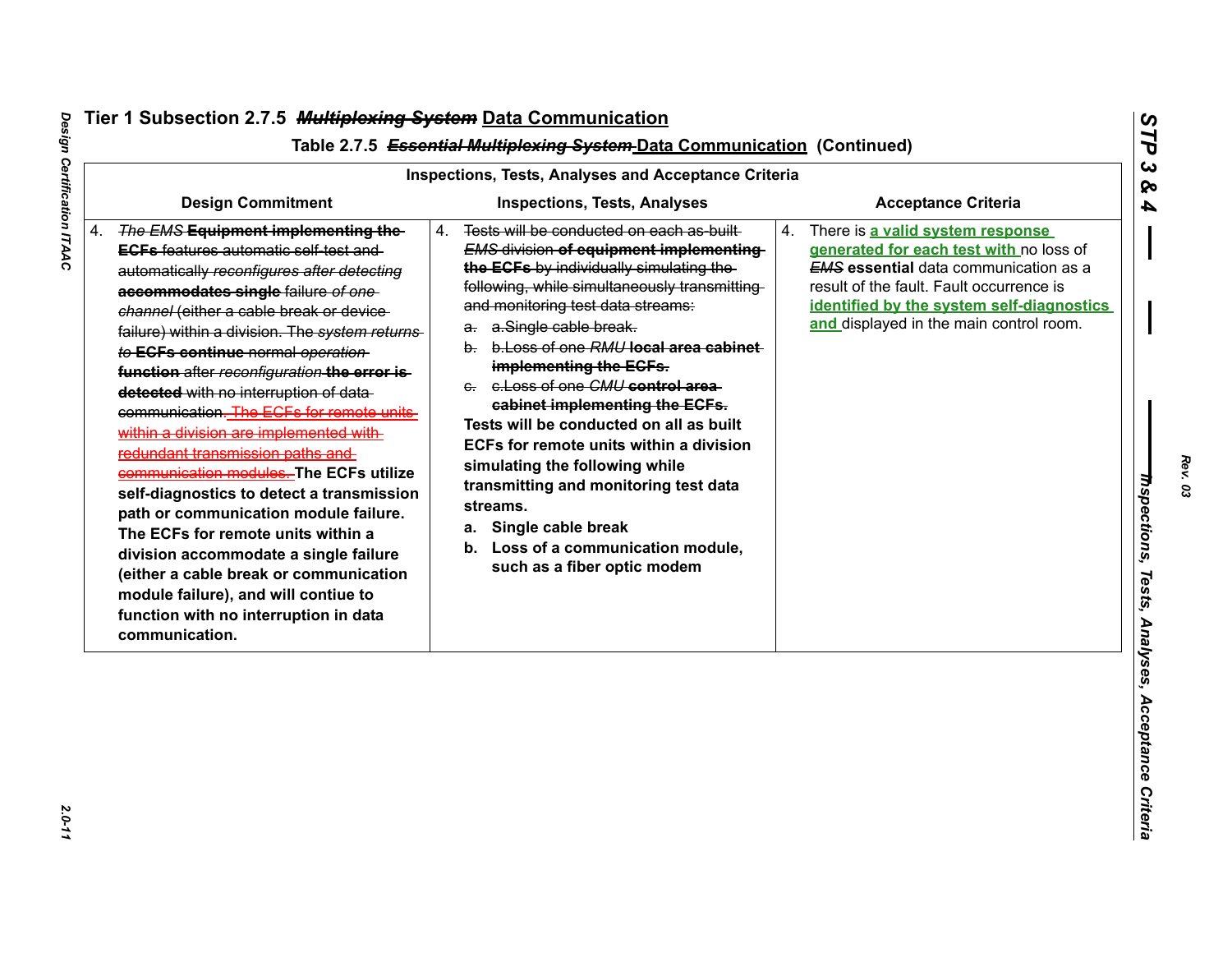|    |                                                                                                                                                                                                                                                                                                                           |    | Inspections, Tests, Analyses and Acceptance Criteria                                                                                                                                                                                                                  |    |                                                                                                                                                                                                                                                                                                                                                                                                   |
|----|---------------------------------------------------------------------------------------------------------------------------------------------------------------------------------------------------------------------------------------------------------------------------------------------------------------------------|----|-----------------------------------------------------------------------------------------------------------------------------------------------------------------------------------------------------------------------------------------------------------------------|----|---------------------------------------------------------------------------------------------------------------------------------------------------------------------------------------------------------------------------------------------------------------------------------------------------------------------------------------------------------------------------------------------------|
|    | <b>Design Commitment</b>                                                                                                                                                                                                                                                                                                  |    | <b>Inspections, Tests, Analyses</b>                                                                                                                                                                                                                                   |    | <b>Acceptance Criteria</b>                                                                                                                                                                                                                                                                                                                                                                        |
| 5. | Loss of data communications in a division of<br><b>EMS equipment implementing the ECFs</b><br>does not cause transient or erroneous data<br>to occur at system outputs.                                                                                                                                                   | 5. | Tests will be performed in one division of<br><b>EMS equipment implementing the ECFs</b><br>at a time. While simulated input signals are<br>being transmitted cable segments in<br>redundant paths will be disconnected and<br><b>EMS the ECFs</b> outputs monitored. | 5. | Data communication is lost without<br>generation of transient or erroneous signals.                                                                                                                                                                                                                                                                                                               |
| 6. | Each of four EMS divisions of equipment<br>implementing the ECFs is powered from its<br>respective division's uniterruptible Class<br>1E DC division vital AC power. In the EMS<br>For the ECFs, independence is provided<br>between Class 1E divisions, and between<br>Class 1E divisions and non-Class 1E<br>equipment. | 6. | Tests will be performed on EMS<br>a.<br>equipment implementing the ECFs by<br>providing a test signal in only one Class<br>1E division at a time.<br>Inspection of the as-installed Class 1E<br>b.<br>divisions in the EMS will be performed.                         | 6. | The test signal exists only in the Class<br>a.<br>1E division under test in the EMS<br>equipment implementing the ECFs.<br>In the EMS For equipment<br>b.<br>implementing the ECFs, physical<br>separation or electrical isolation exists<br>between Class 1E divisions. Physical<br>separation or electrical isolation exists<br>between these Class 1E divisions and<br>non-Class 1E equipment. |
|    | 7. Main control room alarms and displays<br>provided for the <b>EMS ECFs</b> are as defined<br>in Section 2.7.5.                                                                                                                                                                                                          | 7. | Inspections will be performed on the main<br>control room alarms and displays for the<br><b>EMS ECFS.</b>                                                                                                                                                             | 7. | Alarms and displays exist or can be<br>retrieved in the main control room as defined<br>in Section 2.7.5.                                                                                                                                                                                                                                                                                         |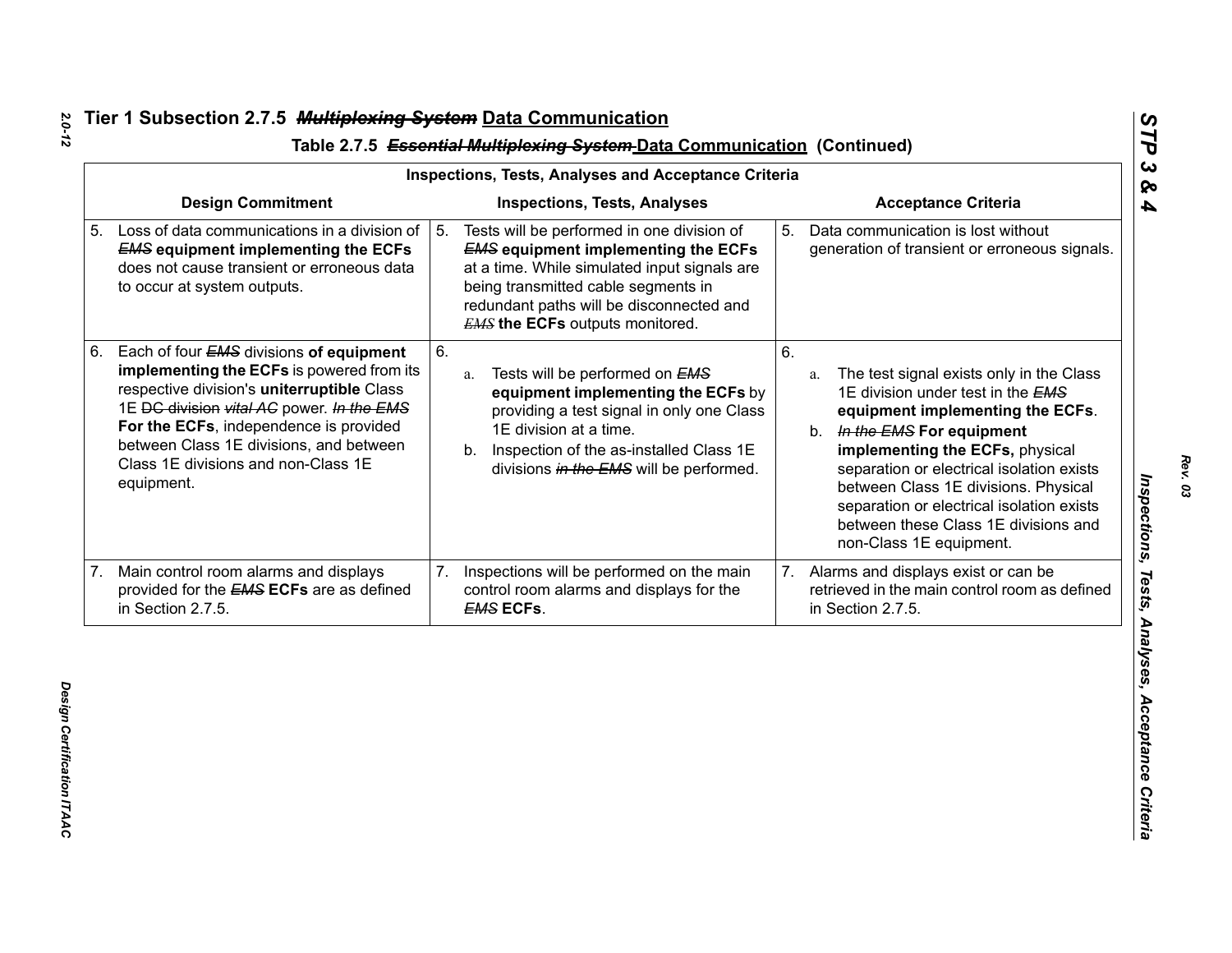|                                                                                                                                                                                                               | Table 2.12.1 Electric Power Distribution System<br><b>Inspections, Tests, Analyses and Acceptance Criteria</b>                                           |                                                                                                                                                                                                                                                                                                      |
|---------------------------------------------------------------------------------------------------------------------------------------------------------------------------------------------------------------|----------------------------------------------------------------------------------------------------------------------------------------------------------|------------------------------------------------------------------------------------------------------------------------------------------------------------------------------------------------------------------------------------------------------------------------------------------------------|
| <b>Design Commitment</b>                                                                                                                                                                                      | <b>Inspections, Tests, Analyses</b>                                                                                                                      | <b>Acceptance Criteria</b>                                                                                                                                                                                                                                                                           |
| 11. EPD System interrupting devices (circuit<br>breakers and fuses) are coordinated to the<br>maximum extent possible, so that the<br>circuit interrupter closest to the fault opens<br>before other devices. | 11. Analyses for the as-built EPD System to<br>determine circuit interrupting device<br>coordination will be performed.                                  | 11. Analyses for the as-built EPD System exist<br>and conclude that, to the maximum extent<br>possible, the analyzed circuit interrupter<br>closest to the fault will open before other<br>devices.                                                                                                  |
| 22. The EPD System supplies an operating<br>voltage at the terminals of the Class 1E<br>utilization equipment that is within the<br>utilization equipment's voltage tolerance<br>limits.                      | 22.<br>a. Analyses for the as-built EPD System<br>to determine voltage drops will be<br>performed.                                                       | 22.<br>Analyses for the as-built EPD System<br>а.<br>exist and conclude that the analyzed<br>operating voltage supplied at the<br>terminals of the Class 1E utilization<br>equipment is within the utilization<br>equipment's voltage tolerance limits, as<br>determined by their nameplate ratings. |
|                                                                                                                                                                                                               | Tests of the as-built Class 1E EPD<br>$b_{-}$<br>System will be conducted by operating<br>connected Class 1E loads at their<br>analyzed minimum voltage. | b. Connected Class 1E loads operate at<br>their analyzed minimum voltage, as-<br>determined by the voltage drop-<br>analyses.                                                                                                                                                                        |
|                                                                                                                                                                                                               | b. Type tests at manufacturer's shop<br>will be performed for the operating<br>voltage range of the Class 1E<br>electrical equipment.                    | Manufacturer's type test reports<br>C.<br>exist and conclude that the<br>operating range is within the tested<br>voltage range for the Class 1E<br>electrical equipment.                                                                                                                             |
|                                                                                                                                                                                                               | System preoperational tests will be<br>conducted of the as-built Class 1E<br>EPD System.                                                                 | The test voltages from<br>C.<br>preoperational test reports are<br>compared against system voltage<br>analysis of the as-built Class 1E EPD<br>system. The results of comparison<br>conclude that the available voltage<br>is within the operating range for the<br>as-installed equipment.          |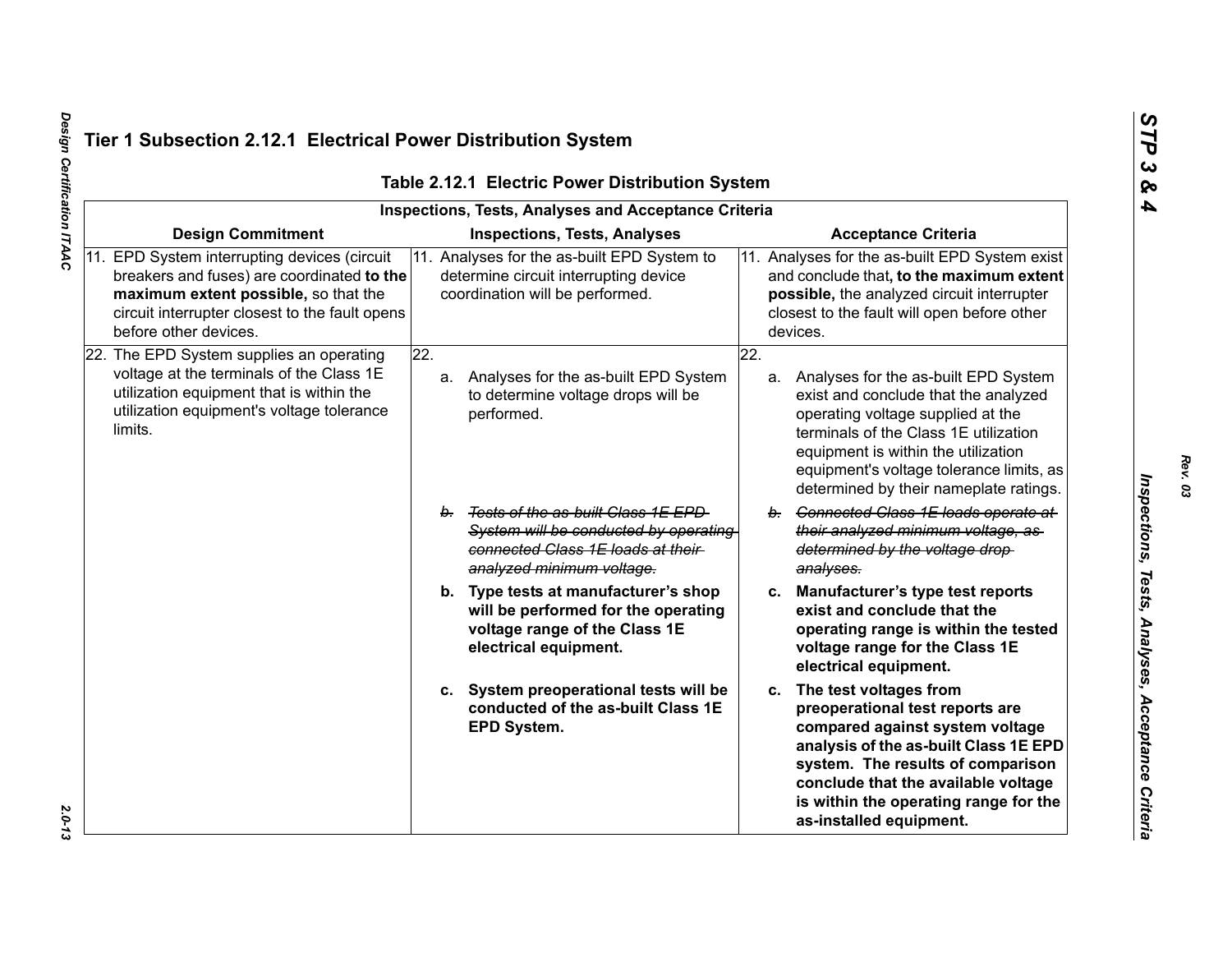| <b>Inspections, Tests, Analyses and Acceptance Criteria</b>                                                                                                                                                                                          |                                                                                                                                                           |                                                                                                                                                                                                                                                                       |  |  |
|------------------------------------------------------------------------------------------------------------------------------------------------------------------------------------------------------------------------------------------------------|-----------------------------------------------------------------------------------------------------------------------------------------------------------|-----------------------------------------------------------------------------------------------------------------------------------------------------------------------------------------------------------------------------------------------------------------------|--|--|
| <b>Design Commitment</b><br><b>Inspections, Tests, Analyses</b><br><b>Acceptance Criteria</b>                                                                                                                                                        |                                                                                                                                                           |                                                                                                                                                                                                                                                                       |  |  |
| Class 1E DC electrical distribution<br>system circuit interrupting devices (circuit<br>breakers and fuses) are coordinated to<br>the maximum extent possible, so that<br>the circuit interrupter closest to the fault<br>opens before other devices. | 8. Analyses for the as-built Class 1E DC<br>electrical distribution system to<br>determine circuit interrupting device<br>coordination will be performed. | Analyses for the as-built Class 1E DC<br>8.<br>electrical distribution system circuit<br>interrupting devices exist and conclude<br>that, to the maximum extent possible,<br>the analyzed circuit interrupter closest to<br>the fault will open before other devices. |  |  |
|                                                                                                                                                                                                                                                      |                                                                                                                                                           |                                                                                                                                                                                                                                                                       |  |  |
|                                                                                                                                                                                                                                                      |                                                                                                                                                           |                                                                                                                                                                                                                                                                       |  |  |
|                                                                                                                                                                                                                                                      |                                                                                                                                                           |                                                                                                                                                                                                                                                                       |  |  |
|                                                                                                                                                                                                                                                      |                                                                                                                                                           |                                                                                                                                                                                                                                                                       |  |  |
|                                                                                                                                                                                                                                                      |                                                                                                                                                           |                                                                                                                                                                                                                                                                       |  |  |
|                                                                                                                                                                                                                                                      |                                                                                                                                                           |                                                                                                                                                                                                                                                                       |  |  |
|                                                                                                                                                                                                                                                      |                                                                                                                                                           |                                                                                                                                                                                                                                                                       |  |  |
|                                                                                                                                                                                                                                                      |                                                                                                                                                           |                                                                                                                                                                                                                                                                       |  |  |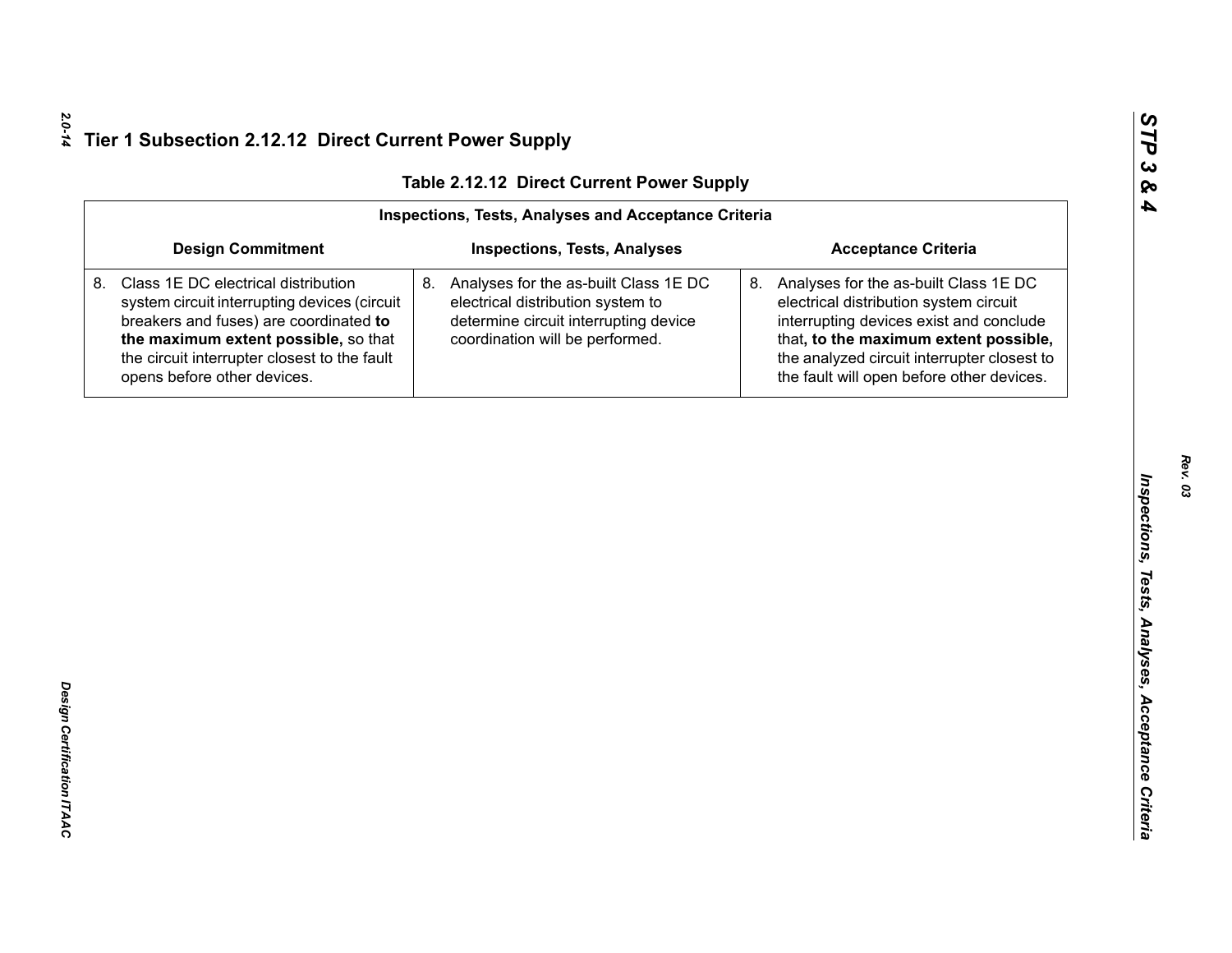| Table 2.12.12 Direct Current Power Supply (Continued)<br>Inspections, Tests, Analyses and Acceptance Criteria                                                                                                            |                   |                                                                                                                                                                                                                                                             |                   |                                                                                                                                                                                                                                                                                                                                  |
|--------------------------------------------------------------------------------------------------------------------------------------------------------------------------------------------------------------------------|-------------------|-------------------------------------------------------------------------------------------------------------------------------------------------------------------------------------------------------------------------------------------------------------|-------------------|----------------------------------------------------------------------------------------------------------------------------------------------------------------------------------------------------------------------------------------------------------------------------------------------------------------------------------|
| <b>Design Commitment</b>                                                                                                                                                                                                 |                   | <b>Inspections, Tests, Analyses</b>                                                                                                                                                                                                                         |                   | <b>Acceptance Criteria</b>                                                                                                                                                                                                                                                                                                       |
| 11. The Class 1E DC electrical distribution<br>system supplies an operating voltage at<br>the terminals of the Class 1E utilization<br>equipment that is within the utilization<br>equipment's voltage tolerance limits. | $\overline{11}$ . | a. Analyses for the as-built Class 1E DC<br>electrical distribution system to<br>determine system voltage drops will<br>be performed.                                                                                                                       | $\overline{11}$ . | a. Analyses for the as-built Class 1E DC<br>electrical distribution system exist and<br>conclude that the analyzed operating<br>voltage supplied at the terminals of<br>the Class 1E utilization equipment is<br>within the utilization equipment's<br>voltage tolerance limits, as<br>determined by their nameplate<br>ratings. |
|                                                                                                                                                                                                                          |                   | b. Tests of the as-built Class 1E DC<br>system will be conducted by operating<br>connected Class 1E loads at less than-<br>or equal to the minimum allowable<br>battery voltage and at greater than or<br>equal to the maximum battery<br>charging voltage. |                   | b. Connected as-built Class 1E loads<br>operate at less than or equal to the<br>minimum allowable battery voltage<br>and at greater than or equal to the<br>maximum battery charging voltage.                                                                                                                                    |
|                                                                                                                                                                                                                          |                   | b. Type tests at manufacturer's shop<br>will be performed for the operating<br>voltage range of the Class 1E DC<br>electrical equipment.                                                                                                                    |                   | b. Manufacturer's type test reports<br>exist and conclude that the<br>operating range is within the tested<br>voltage range for the Class 1E DC<br>electrical equipment.                                                                                                                                                         |
|                                                                                                                                                                                                                          |                   | c. System preoperational tests will be<br>conducted on the as-built Class 1E<br>DC system.                                                                                                                                                                  |                   | c. The test voltages from<br>preoperational test reports are<br>compared against system voltage<br>analysis of the as-built Class 1E<br>EPD system. The results of<br>comparison conclude that the<br>available voltage is within the<br>operating range for the as-installed<br>DC equipment.                                   |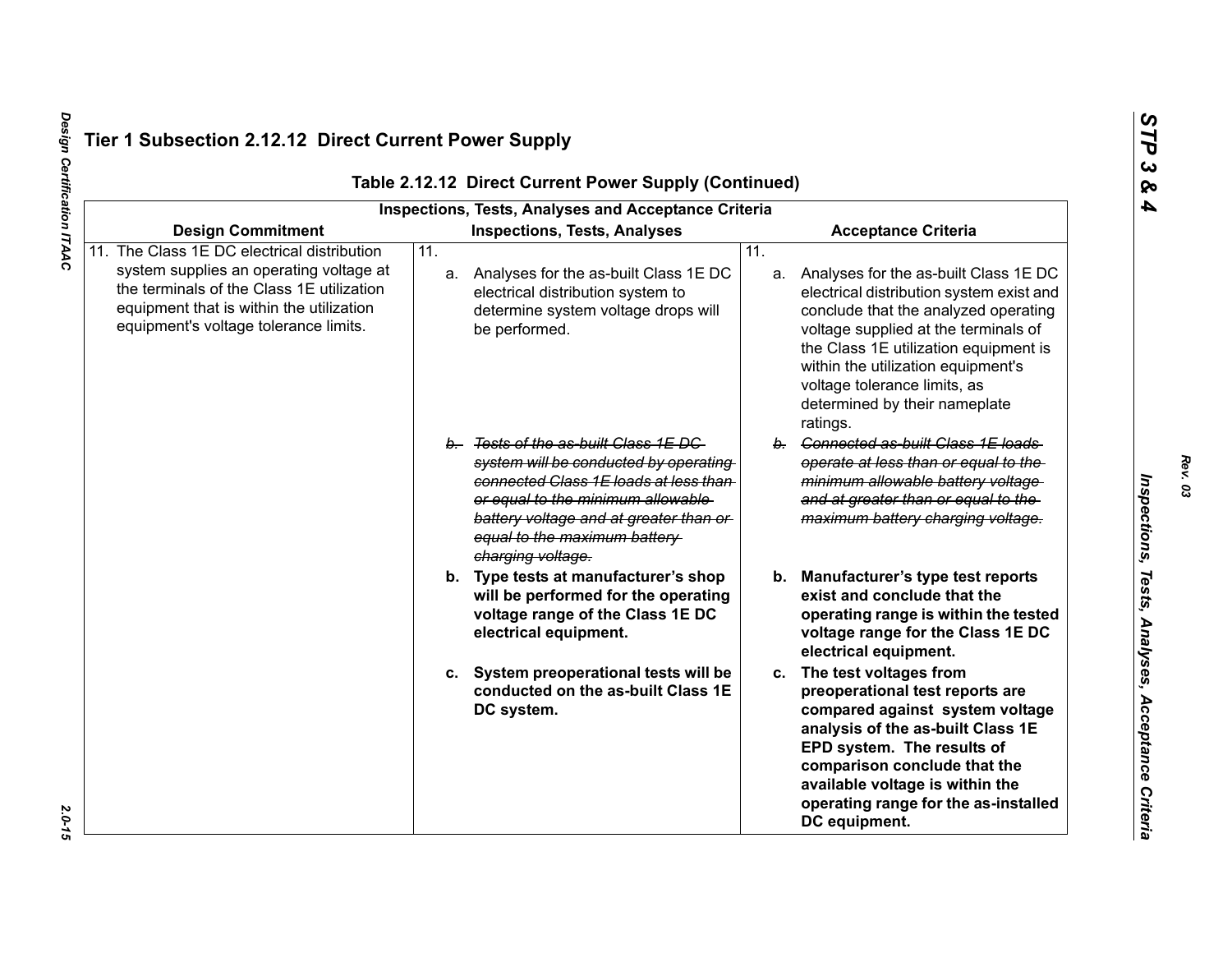| <b>Design Commitment</b><br><b>Acceptance Criteria</b><br><b>Inspections, Tests, Analyses</b><br>10. Analyses for the as-built Class 1E<br>10. Analyses for the as-built Class 1E Vital                    |                                                                                                                                                                                                                                                                                                                                                       |
|------------------------------------------------------------------------------------------------------------------------------------------------------------------------------------------------------------|-------------------------------------------------------------------------------------------------------------------------------------------------------------------------------------------------------------------------------------------------------------------------------------------------------------------------------------------------------|
| 10. Class 1E Vital AC Power Supply system                                                                                                                                                                  |                                                                                                                                                                                                                                                                                                                                                       |
| fuses) are coordinated to the maximum<br>interrupting device coordination will be<br>extent possible, so that the circuit<br>performed.<br>interrupter closest to the fault opens<br>before other devices. | interrupting devices (circuit breakers and<br>distribution system to determine circuit<br>AC Power Supply system circuit<br>interrupting devices (circuit breakers and<br>fuses) coordination exist and conclude<br>that, to the maximum extent possible,<br>the analyzed circuit interrupter closest to<br>the fault will open before other devices. |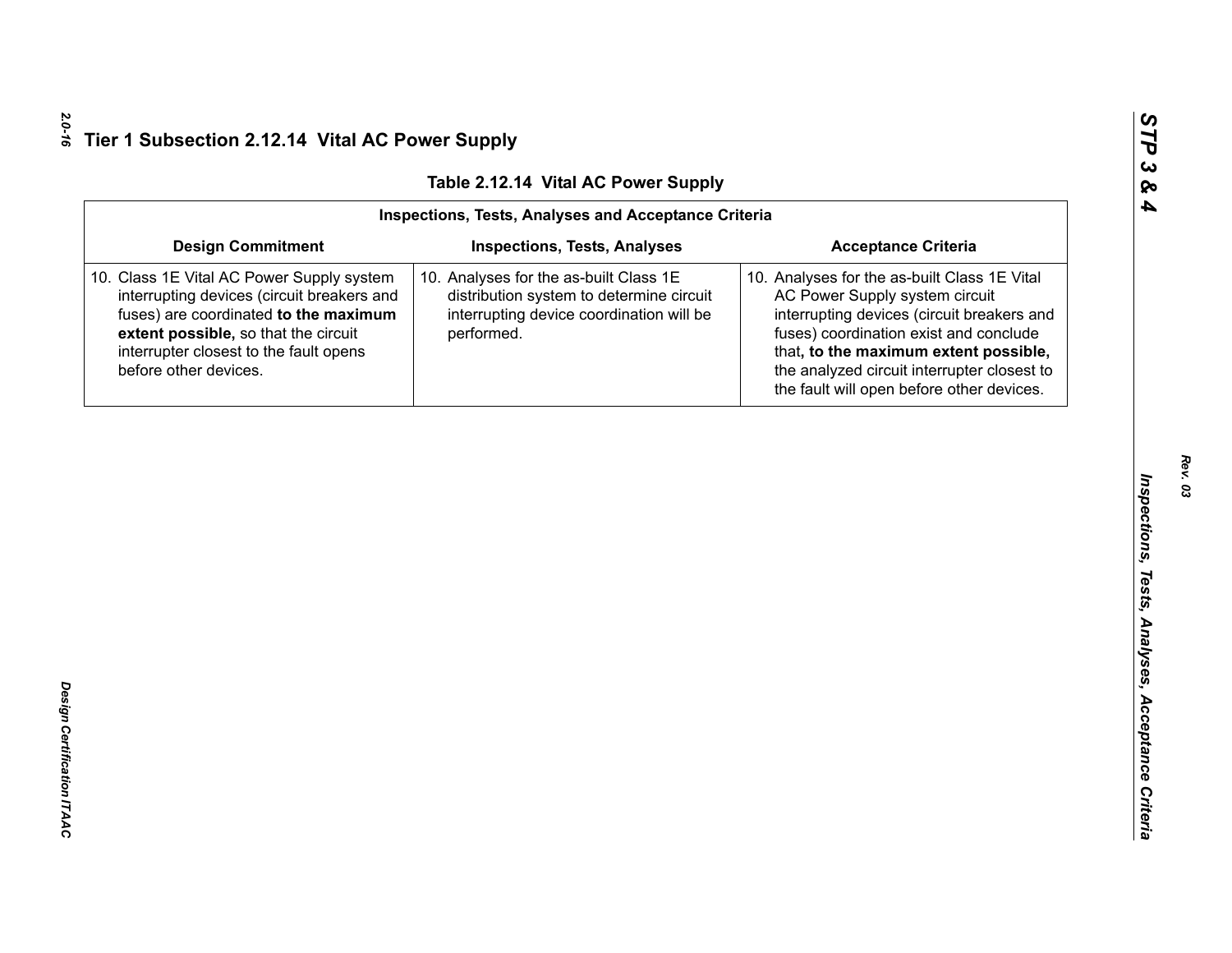| <b>Inspections, Tests, Analyses and Acceptance Criteria</b><br><b>Design Commitment</b><br><b>Acceptance Criteria</b><br><b>Inspections, Tests, Analyses</b><br>Class 1E Instrument and Control Power<br>Analyses for the as-built Class 1E<br>9. Analyses for the as-built Class 1E<br>9.<br>Instrument and Control Power Supply<br>Supply system interrupting devices<br>distribution system to determine circuit<br>(circuit breakers and fuses) are<br>interrupting device coordination will be<br>system circuit interrupting devices (circuit<br>coordinated to the maximum extent<br>performed.<br>breakers and fuses) coordination exist<br>possible, so that the circuit interrupter<br>and conclude that, to the maximum<br>closest the fault opens before other<br>extent possible, the analyzed circuit<br>interrupter closest to the fault will open<br>devices.<br>before other devices. | Table 2.12.15 Instrument and Control Power Supply |  |  |  |  |
|--------------------------------------------------------------------------------------------------------------------------------------------------------------------------------------------------------------------------------------------------------------------------------------------------------------------------------------------------------------------------------------------------------------------------------------------------------------------------------------------------------------------------------------------------------------------------------------------------------------------------------------------------------------------------------------------------------------------------------------------------------------------------------------------------------------------------------------------------------------------------------------------------------|---------------------------------------------------|--|--|--|--|
|                                                                                                                                                                                                                                                                                                                                                                                                                                                                                                                                                                                                                                                                                                                                                                                                                                                                                                        |                                                   |  |  |  |  |
|                                                                                                                                                                                                                                                                                                                                                                                                                                                                                                                                                                                                                                                                                                                                                                                                                                                                                                        |                                                   |  |  |  |  |
|                                                                                                                                                                                                                                                                                                                                                                                                                                                                                                                                                                                                                                                                                                                                                                                                                                                                                                        |                                                   |  |  |  |  |
|                                                                                                                                                                                                                                                                                                                                                                                                                                                                                                                                                                                                                                                                                                                                                                                                                                                                                                        |                                                   |  |  |  |  |
|                                                                                                                                                                                                                                                                                                                                                                                                                                                                                                                                                                                                                                                                                                                                                                                                                                                                                                        |                                                   |  |  |  |  |
|                                                                                                                                                                                                                                                                                                                                                                                                                                                                                                                                                                                                                                                                                                                                                                                                                                                                                                        |                                                   |  |  |  |  |
|                                                                                                                                                                                                                                                                                                                                                                                                                                                                                                                                                                                                                                                                                                                                                                                                                                                                                                        |                                                   |  |  |  |  |
|                                                                                                                                                                                                                                                                                                                                                                                                                                                                                                                                                                                                                                                                                                                                                                                                                                                                                                        |                                                   |  |  |  |  |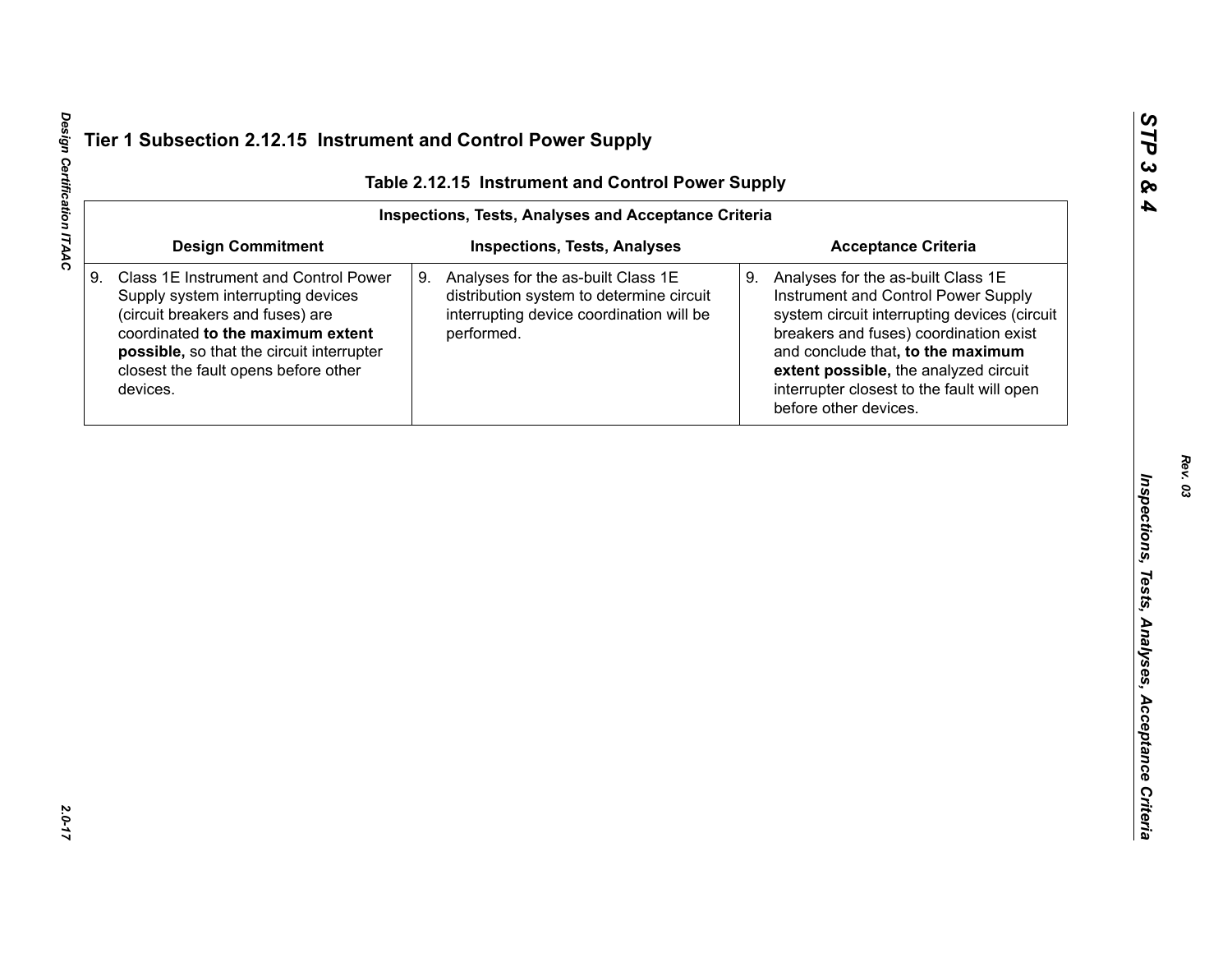| Topical Report NEDE 33330P, "Advanced Boiling Water Reactor (ABWR) Hydrogen Recombiner Requirements Elimination,"<br>dated, May 2007. The information in the Licensing Topical Report is incorporated by reference.                                                      |                                                                                                                                                                                                                                      |                                                                                                                                                                                                                                                                                                                                                    |  |  |  |
|--------------------------------------------------------------------------------------------------------------------------------------------------------------------------------------------------------------------------------------------------------------------------|--------------------------------------------------------------------------------------------------------------------------------------------------------------------------------------------------------------------------------------|----------------------------------------------------------------------------------------------------------------------------------------------------------------------------------------------------------------------------------------------------------------------------------------------------------------------------------------------------|--|--|--|
| <b>Table 2.14 8 Flammability Centrol System</b><br><b>Inspections, Tests, Analyses and Acceptance</b><br>Design Commitment<br><b>Acceptance Criteria</b><br><b>Griteria</b><br><b>Inspections, Tests, Analyses</b>                                                       |                                                                                                                                                                                                                                      |                                                                                                                                                                                                                                                                                                                                                    |  |  |  |
| The basic configuration for the FCS is as shown<br>$\pm$<br>on Figure 2.14.8.                                                                                                                                                                                            | Inspections of the as-built system will be<br>$\frac{4}{\sqrt{2}}$<br>conducted.                                                                                                                                                     | The as-built FCS conforms with the basic-<br>$+$<br>configuration shown on Figure 2.14.8.                                                                                                                                                                                                                                                          |  |  |  |
| The ASME Code components of the FCS retain<br>$2 -$<br>their pressure boundary integrity under internal<br>pressures that will be experienced during service.                                                                                                            | $2 -$<br>A pressure test will be conducted on those Code<br>components of the FCS required to be pressure<br>tested by the ASME code.                                                                                                | The results of the pressure test of the ASME code<br>components of the FCS conform with the<br>requirements in the ASME Code. Section III.                                                                                                                                                                                                         |  |  |  |
| Each of the two FCS divisions is powered from-<br>$-$<br>the respective Class 1E division as shown on-<br>Figure 2.14.8. In the FCS, independence is<br>provided between Class 1E divisions, and<br>between Class 1E divisions and non-Class 1E<br><del>equipment.</del> | $\frac{3}{2}$<br>Tests will be performed in the FCS by<br>a-<br>providing a test signal in only one Class 1E<br><del>division at a time.</del><br>Inspection of the as-installed Class 1E<br>divisions in the FCS will be performed. | $\frac{3}{2}$<br>The test signal exists only in the Class 1E<br>a.<br>division under test in the FCS.<br><b>Physical separation or electrical isolation</b><br>exists between Class 1E divisions in the<br><b>FCS. Physical separation or electrical-</b><br>isolation exists between Class 1E divisions<br>and non-Class 1E equipment in the FCS. |  |  |  |
| <b>Each mechanical division of the FCS (Divisions B.</b><br>C) is physically separated from the other<br><del>divisions.</del>                                                                                                                                           | Inspections of the as-built FCS will be conducted.<br>$\leftarrow$                                                                                                                                                                   | <b>Each mechanical division of the FCS is physically</b><br>4.-<br>separated from the other mechanical divisions of<br><b>FCS by structural and/or fire barriers.</b>                                                                                                                                                                              |  |  |  |
| Main control room displays and controls provided<br>for the FCS are as defined in Section 2.14.8.                                                                                                                                                                        | Inspections will be performed on the main control<br>$5-$<br>room displays and controls for the FCS.                                                                                                                                 | Displays and controls exist or can be retrieved in<br>5.<br>the main control room as defined in Section-<br>2.14.8.                                                                                                                                                                                                                                |  |  |  |
| RSS display and control provided for the FCS are-<br><del>6.</del><br>as defined in Section 2.14.8.                                                                                                                                                                      | Inspections will be performed on the RSS display<br><del>6.</del><br>and control for the FCS.                                                                                                                                        | <b>Display and control exists on the RSS as defined</b><br>6.-<br>in Section 2.14.8.                                                                                                                                                                                                                                                               |  |  |  |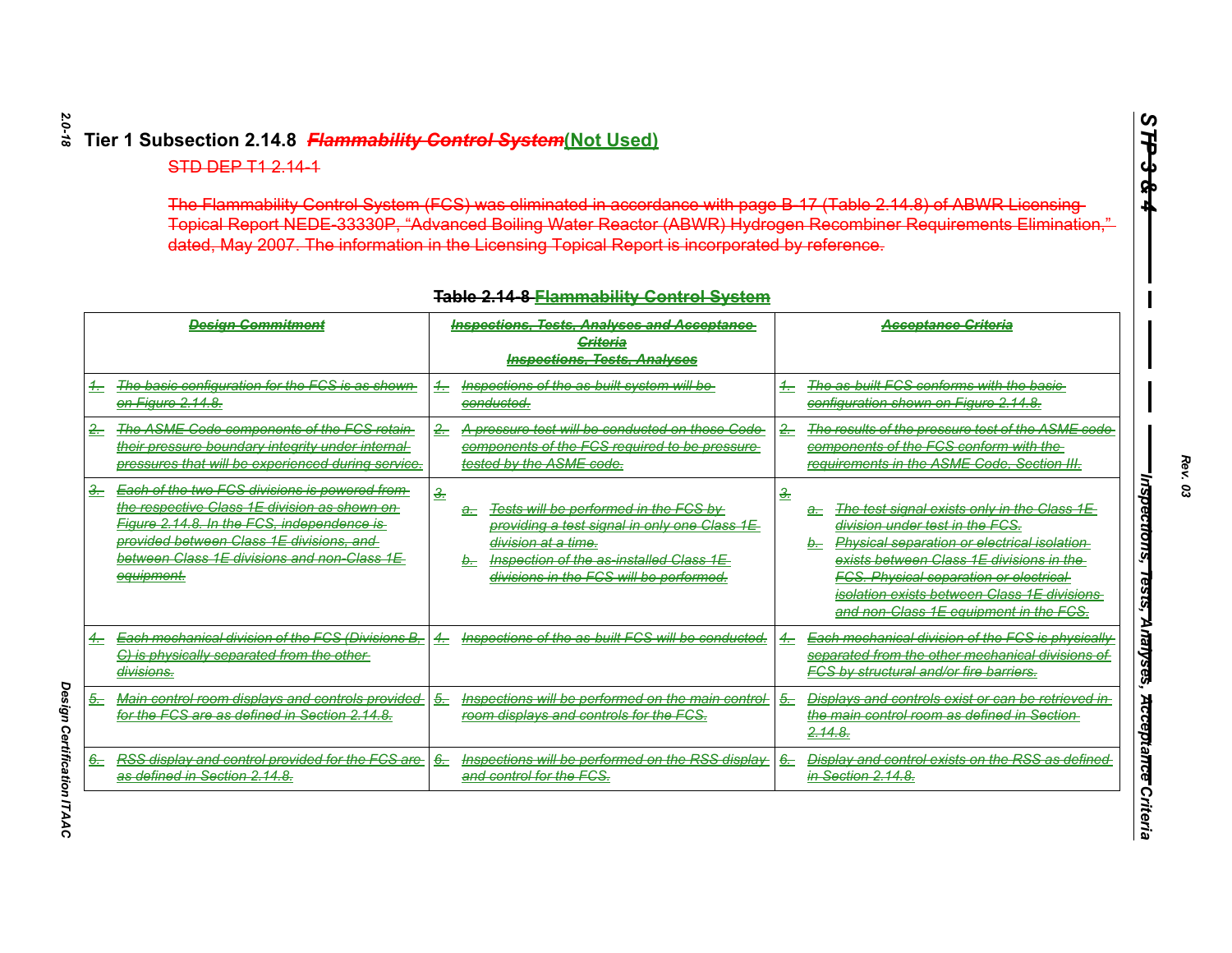| <b>Design Commitment</b>                                                                                                                                                            | <b>Inspections, Tests, Analyses and Acceptance</b><br><b>Criteria</b><br><b>Inspections, Tests, Analyses</b>                                                                            | <b>Acceptance Criteria</b>                                                                                                                                                                 |
|-------------------------------------------------------------------------------------------------------------------------------------------------------------------------------------|-----------------------------------------------------------------------------------------------------------------------------------------------------------------------------------------|--------------------------------------------------------------------------------------------------------------------------------------------------------------------------------------------|
| MOVs designated in Section 2.14.8 as having an-<br>丢<br>active safety-related function open and close-<br>under differential pressure and fluid flow and<br>temperature conditions. | Tests of installed valves for both opening and<br>$\frac{7}{2}$<br>closing will be conducted under preoperational<br>differential pressure, fluid flow, and temperature-<br>conditions. | Upon receipt of the actuating signal, each MOV-<br>$\frac{1}{2}$<br>both opens and closes, depending on the valve's<br>safety function.                                                    |
| 8. CVs designated in Section 2.14.8 as having an-<br>active safety-related function open and close-<br>under system pressure, fluid flow, and<br>temperature conditions.            | $\frac{8}{2}$<br>Tests of installed valves for both opening and<br>closing will be conducted under preoperational<br>system pressure, fluid flow, and temperature-<br>conditions.       | Based on the direction of the differential pressure<br>$\frac{8}{2}$<br>across the valve, each CV opens or closes<br>depending upon the valve's safety functions.                          |
| The pneumatic valves shown on Figure 2.14.8 fail<br>$9 -$<br>close in the event of loss of pneumatic pressure<br>or loss of electrical power to the valve actuating<br>solenoid.    | Tests will be conducted on the as-built FCS<br>$\frac{9}{2}$<br>pneumatic valves.                                                                                                       | The pneumatic valves shown on Figure 2.14.8 fail-<br>$\frac{9}{2}$<br>close in the event of loss of pneumatic pressure-<br>or loss of electrical power to the valve actuating<br>solenoid. |
|                                                                                                                                                                                     |                                                                                                                                                                                         |                                                                                                                                                                                            |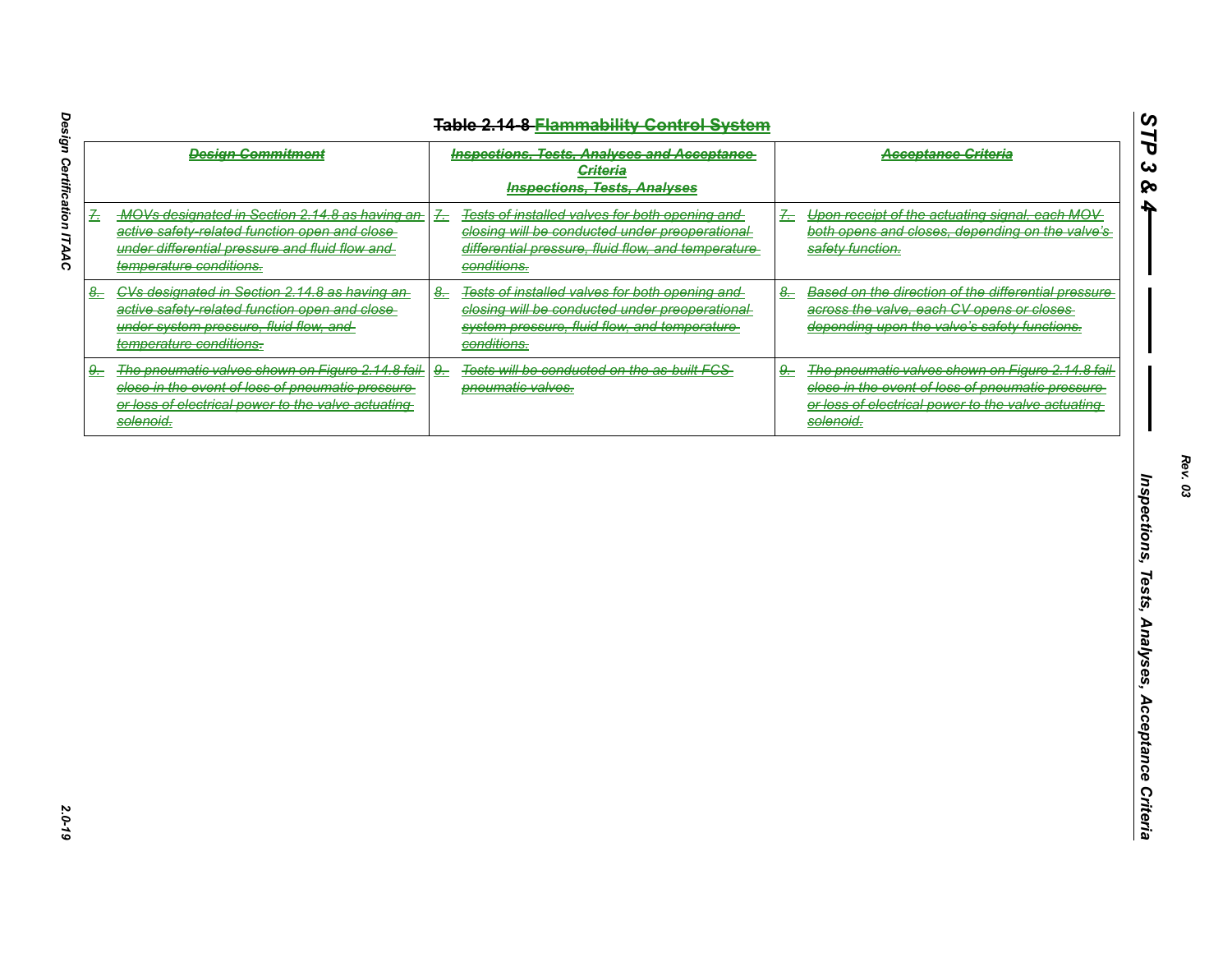|  |  | Table 2.15-5c Reactor Building Safety-Related Equipment HVAC System |
|--|--|---------------------------------------------------------------------|
|  |  |                                                                     |

| The Flammability Control System (FCS) was eliminated in accordance with page B 20 (Table 2.15.5c) of ABWR Licensing-<br>Topical Report NEDE 33330P, "Advanced Boiling Water Reactor (ABWR) Hydrogen Recombiner Requirements Elimination,"<br>dated, May 2007. The information in the Licensing Topical Report is incorporated by reference.<br>Table 2.15-5c Reactor Building Safety-Related Equipment HVAC System |                                                                                                              |                                                                                        |  |  |
|--------------------------------------------------------------------------------------------------------------------------------------------------------------------------------------------------------------------------------------------------------------------------------------------------------------------------------------------------------------------------------------------------------------------|--------------------------------------------------------------------------------------------------------------|----------------------------------------------------------------------------------------|--|--|
|                                                                                                                                                                                                                                                                                                                                                                                                                    | <b>Inspections, Tests, Analyses and Acceptance Criteria</b>                                                  |                                                                                        |  |  |
| <b>Design Commitment</b>                                                                                                                                                                                                                                                                                                                                                                                           | <b>Inspections, Tests, Analyses</b>                                                                          | <b>Acceptance Criteria</b>                                                             |  |  |
| The FCS room FCUs are initiated upon a<br>manual FCS start signal. Not used.                                                                                                                                                                                                                                                                                                                                       | 4. Tests will be conducted on each as built FCS room-<br>FCU using a simulated intitiation signal. Not used. | 4. The FCS room FCU starts upon receipt of a<br>signal indicating FCS start. Not used. |  |  |
|                                                                                                                                                                                                                                                                                                                                                                                                                    |                                                                                                              |                                                                                        |  |  |
|                                                                                                                                                                                                                                                                                                                                                                                                                    |                                                                                                              |                                                                                        |  |  |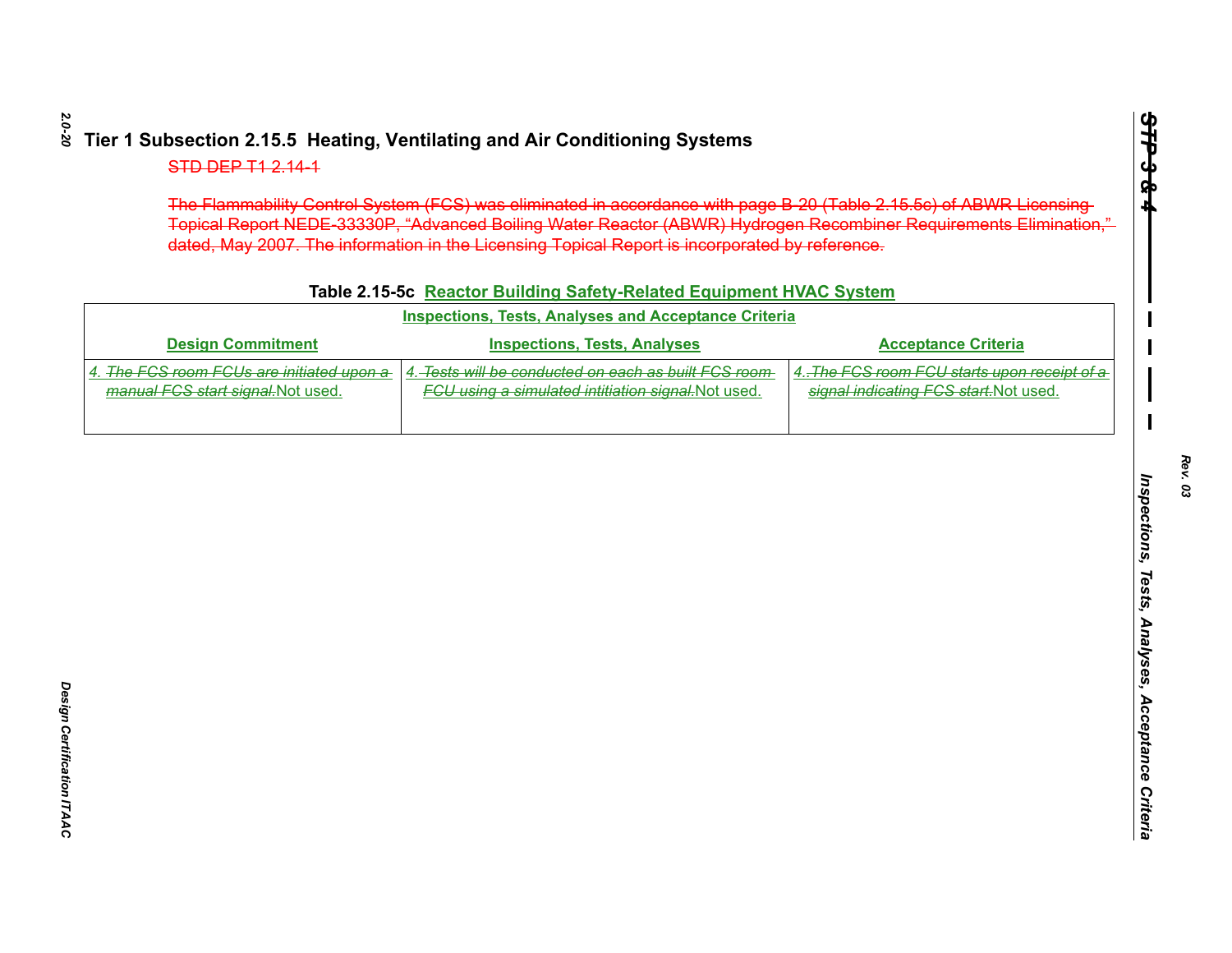|                                                                                                                                                                                                                                                                                                                                                                                                                                                                                                                                                                                                                                       | <b>Table 3.4 Instrumentation and Control</b><br><b>Inspections, Tests, Analyses and Acceptance Criteria</b>                                                                                                                                                                                                                                                                                                                                                                |                                                                                                                                                                                                                                                                                                                  |
|---------------------------------------------------------------------------------------------------------------------------------------------------------------------------------------------------------------------------------------------------------------------------------------------------------------------------------------------------------------------------------------------------------------------------------------------------------------------------------------------------------------------------------------------------------------------------------------------------------------------------------------|----------------------------------------------------------------------------------------------------------------------------------------------------------------------------------------------------------------------------------------------------------------------------------------------------------------------------------------------------------------------------------------------------------------------------------------------------------------------------|------------------------------------------------------------------------------------------------------------------------------------------------------------------------------------------------------------------------------------------------------------------------------------------------------------------|
| <b>Design Commitment</b>                                                                                                                                                                                                                                                                                                                                                                                                                                                                                                                                                                                                              | <b>Inspections, Tests, Analyses</b>                                                                                                                                                                                                                                                                                                                                                                                                                                        | <b>Acceptance Criteria</b>                                                                                                                                                                                                                                                                                       |
| <b>Safety System Logic and Control</b>                                                                                                                                                                                                                                                                                                                                                                                                                                                                                                                                                                                                |                                                                                                                                                                                                                                                                                                                                                                                                                                                                            |                                                                                                                                                                                                                                                                                                                  |
| 3. The $DTM$ , TLU equipment implementing the $\sqrt{3}$ .<br>DTF, TLF, and OLUs for RPS and MSIV in<br>each of the four instrumentation divisions are<br>powered from their respective divisional Class<br>1E AC sources. The <b>DTMs and SLUs</b><br>equipment implementing the DTF and SLF<br>for ESF 1 and ESF 2 in Divisions I, II, and III<br>are powered from their respective divisional<br>Class 1E DC sources, as are is the<br>equipment implementing the ESF DTMs<br>DTF in Division IV. In SSLC, independence is<br>provided between Class 1E divisions and<br>between Class 1E divisions and non-Class 1E<br>equipment. | a. Tests will be performed on SSLC-by<br>providing a test signal to the I&C<br>equipment in only one Class 1E division<br>at a time.<br>b.Inspection of the as-installed Class 1E<br>divisions in SSLC will be performed.                                                                                                                                                                                                                                                  | 3.<br>a. The test signal exists only in the Class<br>1E division under test in SSLC.<br>b.In SSLC, physical separation or<br>electrical isolation exists between<br>Class 1E divisions. Physical<br>separation or electrical isolation exists<br>between these Class 1E divisions and<br>non-Class 1E equipment. |
| SSLC provides the following bypass functions:   4.<br>4.<br>a. Division-of-sensors bypass<br>Trip logic output bypass<br>b.<br>ESF output channel bypass, where<br>C.<br>applied                                                                                                                                                                                                                                                                                                                                                                                                                                                      | Tests will be performed on the as-built SSLC<br>as follows:<br>a(1) Place one division of sensors in bypass.<br>Apply a trip test signal in place of each<br>sensed parameter that is bypassed. At<br>the same time, apply a redundant trip<br>signal for each parameter in each other<br>division, one division at a time. Monitor<br>the voted trip output at from each TLU<br>and SLU equipment component that<br>implements a TLF or SLF. Repeat for<br>each division. | Results of bypass tests are as follows:<br>4.<br>a(1) No trip change occurs at the voted trip<br>output of from each TLU and SLU<br>equipment component that<br>implements a TLF or SLF. Bypass<br>status is indicated in main control<br>room.                                                                  |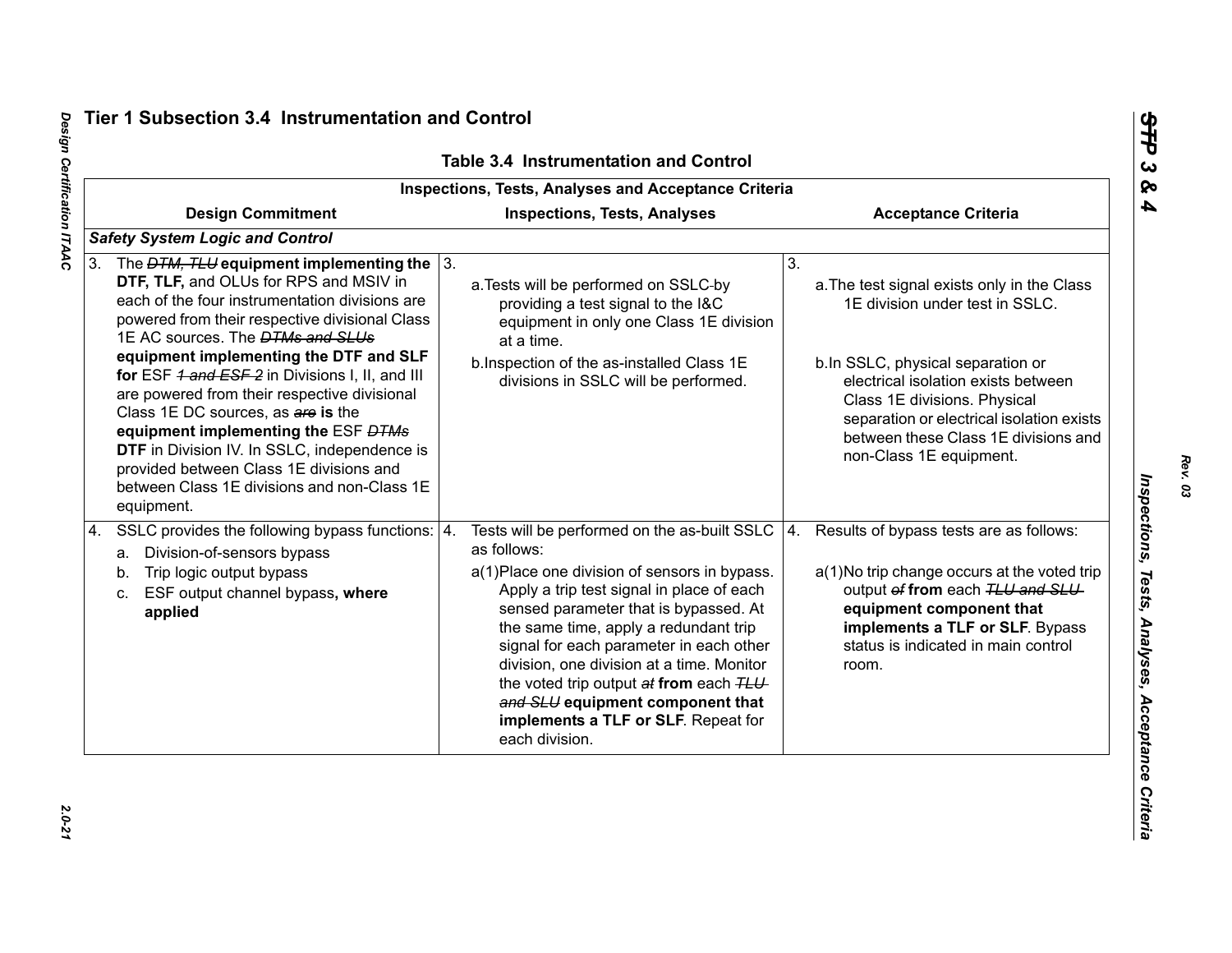| <b>Inspections, Tests, Analyses and Acceptance Criteria</b> |                                                                                                                                                                                                                                                                                                                                                                                                                                                                                |                                                                                                                                                                                                                                                                                                 |  |  |
|-------------------------------------------------------------|--------------------------------------------------------------------------------------------------------------------------------------------------------------------------------------------------------------------------------------------------------------------------------------------------------------------------------------------------------------------------------------------------------------------------------------------------------------------------------|-------------------------------------------------------------------------------------------------------------------------------------------------------------------------------------------------------------------------------------------------------------------------------------------------|--|--|
| <b>Design Commitment</b>                                    | <b>Inspections, Tests, Analyses</b>                                                                                                                                                                                                                                                                                                                                                                                                                                            |                                                                                                                                                                                                                                                                                                 |  |  |
| 4. (continued)                                              | (continued)<br>4.                                                                                                                                                                                                                                                                                                                                                                                                                                                              | (continued)<br>4.                                                                                                                                                                                                                                                                               |  |  |
|                                                             | a(2) For each division in bypass, attempt to<br>place each other division in division-of-<br>sensors bypass, one at a time.                                                                                                                                                                                                                                                                                                                                                    | a(2) Each division not bypassed cannot be<br>placed in bypass, as indicated at OLU<br>output; bypass status in main control<br>room indicates only one division of<br>sensors is bypassed.                                                                                                      |  |  |
|                                                             | b(1) Place one division in trip-logic-output<br>bypass. Operate manual auto-trip test<br>switch. Monitor the trip output at the<br>RPS OLU. Operate manual auto-<br>isolation test switch. Monitor the trip<br>output at the MSIV OLU. Repeat for<br>each division.                                                                                                                                                                                                            | b(1)No trip change occurs at the trip<br>output of the RPS OLU or MSIV OLU,<br>respectively. Bypass status is<br>indicated in main control room.                                                                                                                                                |  |  |
|                                                             | b(2) For each division in bypass, attempt to<br>place the other divisions in trip-logic-<br>output bypass, one at a time.                                                                                                                                                                                                                                                                                                                                                      | b(2) Each division not bypassed cannot be<br>placed in bypass, as indicated at OLU<br>output; bypass status in main control<br>room indicates only one trip logic<br>output is bypassed.                                                                                                        |  |  |
|                                                             | $c(1)$ Apply common test signal to any one<br>pair of dual-SLU redundant SLF signal<br>inputs. Monitor test signal at voted 2-out-<br>of-2-output in RMU area-from<br>equipment performing the ECF in<br>local areas. Remove power from<br>equipment performing one SLU SLF,<br>restore power, then remove power from<br>equipment performing other SLU SLF.<br>Repeat test for all pairs of dual SLUs-<br>redundant sets of equipment<br>implementing a SLF in each division. | (1) Monitored test output signal does not<br>change state-initiate the system<br>function when power is removed<br>from either SLU the equipment<br>performing any single SLF. Bypass<br>status and loss of power to SLU<br>equipment performing the SLF are<br>indicated in main control room. |  |  |

Design Certification ITAAC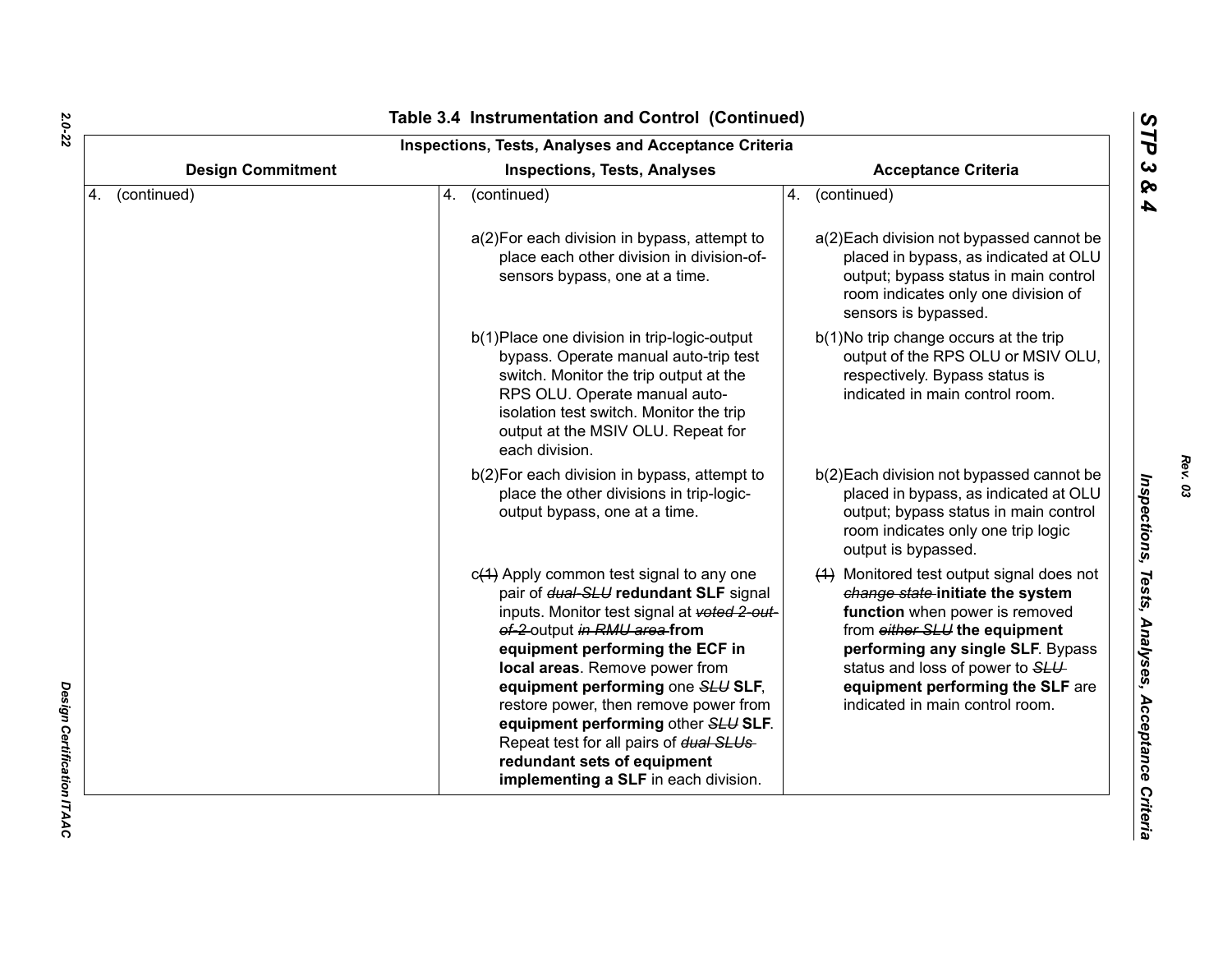| Inspections, Tests, Analyses and Acceptance Criteria |                          |    |                                                                                                   |    |                                                                                                                                                                              |
|------------------------------------------------------|--------------------------|----|---------------------------------------------------------------------------------------------------|----|------------------------------------------------------------------------------------------------------------------------------------------------------------------------------|
|                                                      | <b>Design Commitment</b> |    | <b>Inspections, Tests, Analyses</b>                                                               |    | <b>Acceptance Criteria</b>                                                                                                                                                   |
| 4.                                                   | (continued)              | 4. | (continued)<br>e(2) Disable auto-bypass circuit in bypass-<br>unit. Repeat test c(1), but operate | 4. | (continued)<br>e(2) Monitored test output signal is lost-<br>when power is removed from either-                                                                              |
|                                                      |                          |    | manual ESF loop bypass switch for each-<br>affected loop.                                         |    | SLU, but is restored when manual<br>bypass switch is operated. Bypass<br>status, auto-bypass inoperable, and<br>loss of power to SLU are indicated in-<br>main control room. |
|                                                      |                          |    |                                                                                                   |    |                                                                                                                                                                              |
|                                                      |                          |    |                                                                                                   |    |                                                                                                                                                                              |
|                                                      |                          |    |                                                                                                   |    |                                                                                                                                                                              |
|                                                      |                          |    |                                                                                                   |    |                                                                                                                                                                              |
|                                                      |                          |    |                                                                                                   |    |                                                                                                                                                                              |
|                                                      |                          |    |                                                                                                   |    |                                                                                                                                                                              |
|                                                      |                          |    |                                                                                                   |    |                                                                                                                                                                              |
|                                                      |                          |    |                                                                                                   |    |                                                                                                                                                                              |
|                                                      |                          |    |                                                                                                   |    |                                                                                                                                                                              |
|                                                      |                          |    |                                                                                                   |    |                                                                                                                                                                              |
|                                                      |                          |    |                                                                                                   |    |                                                                                                                                                                              |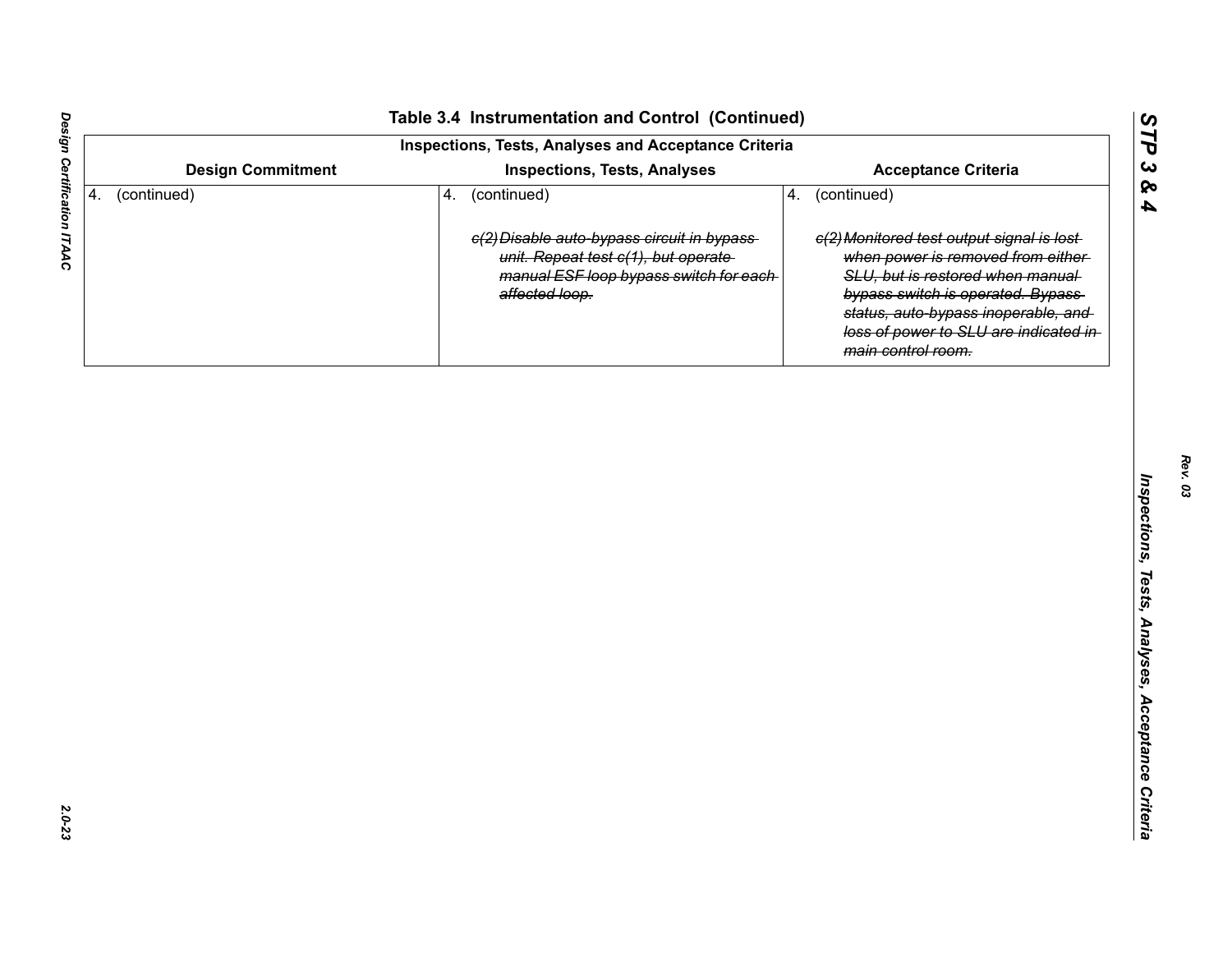| <b>Inspections, Tests, Analyses and Acceptance Criteria</b><br><b>Design Commitment</b><br><b>Inspections, Tests, Analyses</b><br><b>Acceptance Criteria</b>                                                                                                                                                                                                                                                                                                                                                                                                                                                                                                                                                                                                                                                                                                                                                                                                                                                                      |                                               |                                                                                                                                                                                                                                                                                                                                                                                                                                                                                                                                                                                                                                                                                                                                                                                                                                                          |  |
|-----------------------------------------------------------------------------------------------------------------------------------------------------------------------------------------------------------------------------------------------------------------------------------------------------------------------------------------------------------------------------------------------------------------------------------------------------------------------------------------------------------------------------------------------------------------------------------------------------------------------------------------------------------------------------------------------------------------------------------------------------------------------------------------------------------------------------------------------------------------------------------------------------------------------------------------------------------------------------------------------------------------------------------|-----------------------------------------------|----------------------------------------------------------------------------------------------------------------------------------------------------------------------------------------------------------------------------------------------------------------------------------------------------------------------------------------------------------------------------------------------------------------------------------------------------------------------------------------------------------------------------------------------------------------------------------------------------------------------------------------------------------------------------------------------------------------------------------------------------------------------------------------------------------------------------------------------------------|--|
| <b>Electromagnetic Compatibility</b>                                                                                                                                                                                                                                                                                                                                                                                                                                                                                                                                                                                                                                                                                                                                                                                                                                                                                                                                                                                              |                                               |                                                                                                                                                                                                                                                                                                                                                                                                                                                                                                                                                                                                                                                                                                                                                                                                                                                          |  |
| 12. Electrical and electronic components in the<br>systems listed below are qualified for the<br>anticipated levels of electrical interference at<br>the installed locations of the components<br>according to an established plan:<br><b>Safety System Logic and Control</b><br>a.<br><b>Essential Multiplexing-</b><br>b.<br><b>SystemCommunication Function</b><br>Non-Essential Multiplexing-System<br>C.<br><b>Communication Function</b><br>Other microprocessor-based, software<br>d.<br>controlled systems or equipment<br>The plan is structured on the basis that<br>electromagnetic compatibility (EMC) of I&C<br>equipment is verified by factory testing and<br>site testing of both individual components and<br>interconnected systems to meet EMC<br>requirements for protection against the effects<br>of:<br>Electromagnetic Interference (EMI)<br>a.<br>Radio Frequency Interference (RFI)<br>b.<br>Electrostatic Discharge (ESD)<br>C.<br><b>Electrical surge [Surge Withstand</b><br>d.<br>Capability (SWC)] | 12. The EMC compliance plan will be reviewed. | 12. An EMC compliance plan is in place. The<br>plan requires, for each system qualified,<br>system documentation that includes<br>confirmation of component and system<br>testing for the effects of high electrical<br>field conditions and current surges. As a<br>minimum, the following information is<br>documented in a qualification file and<br>subject to audit:<br>a. Expected performance under test<br>conditions for which normal system<br>operation is to be ensured.<br>Normal electrical field conditions at<br>$b_{-}$<br>the locations where the equipment<br>must perform as above.<br>Testing methods used to qualify the<br>$\mathcal{C}$ .<br>equipment, including:<br>(1.) Types of test equipment.<br>(2.) Range of normal test conditions.<br>(3.) Range of abnormal test<br>conditions for expected transient<br>environment. |  |